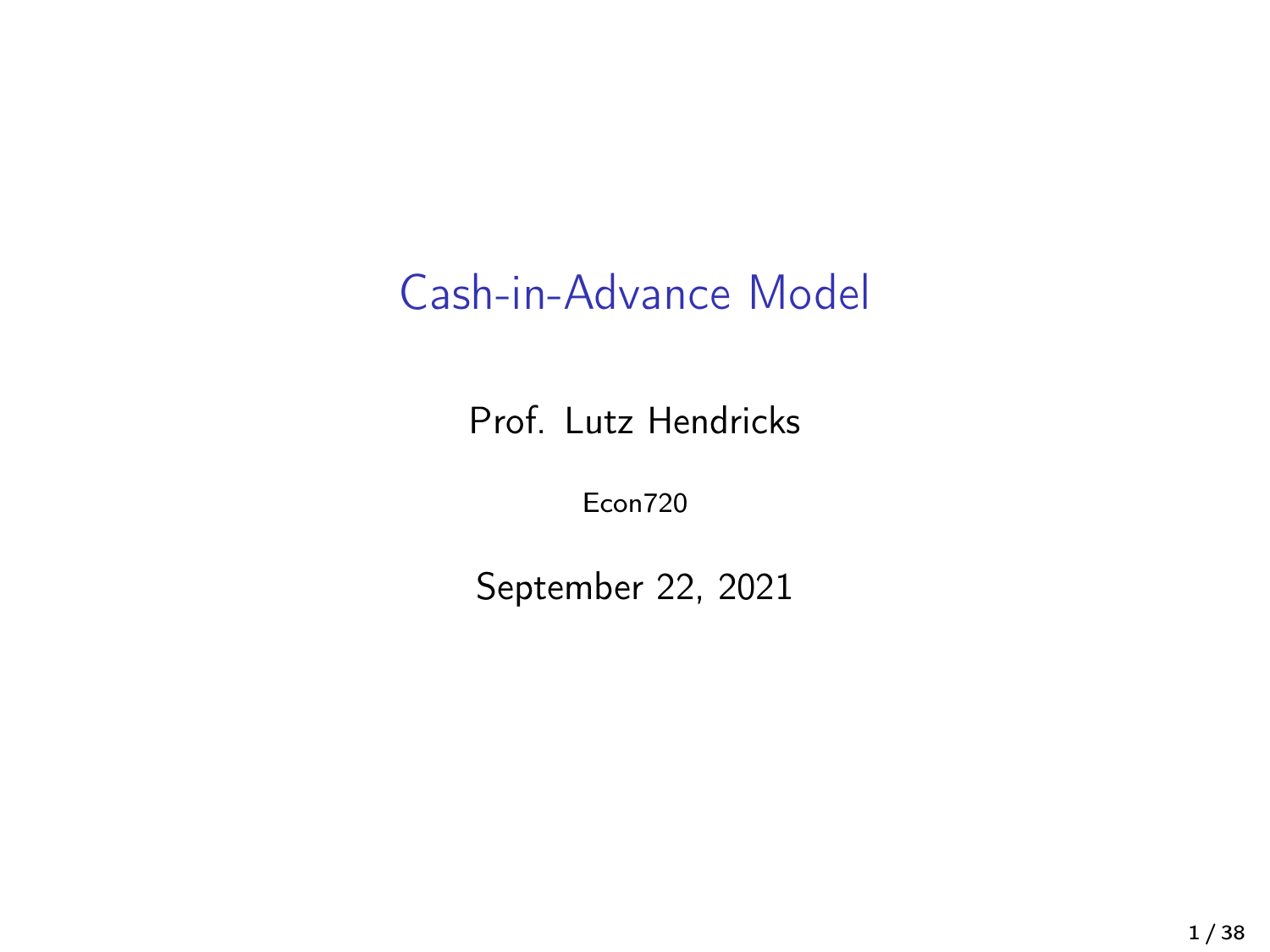## Cash-in-advance Models

We study a second model of money.

Models where money is a bubble (such as the OLG model we studied) have 2 shortcomings:

- $\blacktriangleright$  They fail to explain rate of return dominance.
- $\blacktriangleright$  Money has no transaction value.

CIA models focus on transactions demand for money. The basic idea:

- $\blacktriangleright$  There is a technology that produces liquidity services.
- $\blacktriangleright$  Buying certain goods requires those services.
- $\triangleright$  The simplest case: only cash can be used to buy those goods.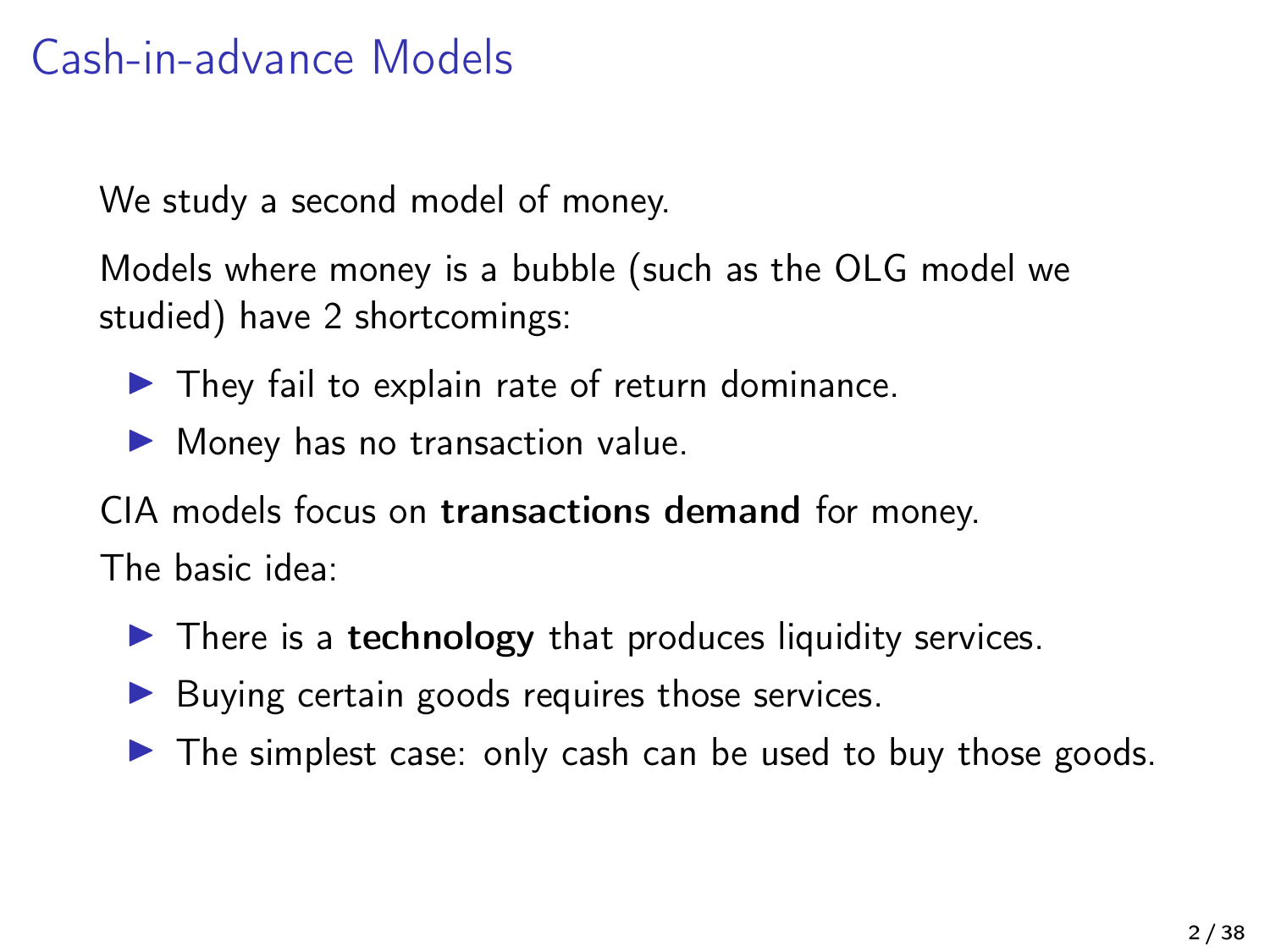## Environment

Demographics:

- $\blacktriangleright$  a representative household of mass 1
- $\blacktriangleright$  no firms; households operate the technology
- Preferences:  $\sum_{t=1}^{\infty} \beta^t u(c_t)$
- Endowments at  $t = 1$ :
	- $\blacktriangleright$   $m_{t-1}^d$  units of money;
	- $\blacktriangleright$   $k_1$  units of the good

Technologies:

 $\blacktriangleright$  *f* (*k<sub>t</sub>*) + (1 − δ)  $k_t = c_t + k_{t+1}$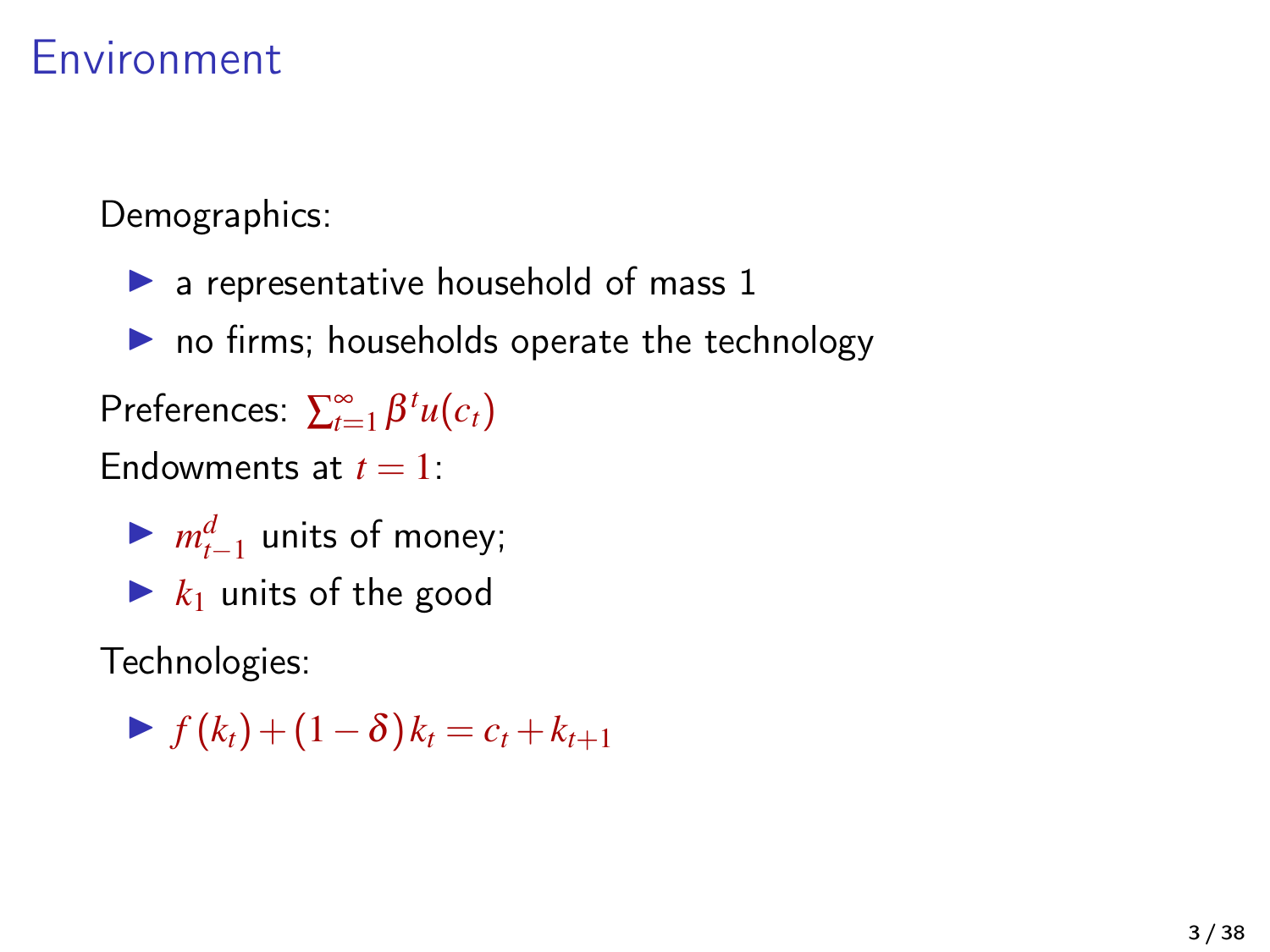## Environment

#### Government

 $\triangleright$  costlessly prints  $\tau_t$  units of money and hands it to households (lump-sum)

#### Markets:

- $\blacktriangleright$  goods: price  $p_t$
- $\blacktriangleright$  money: price 1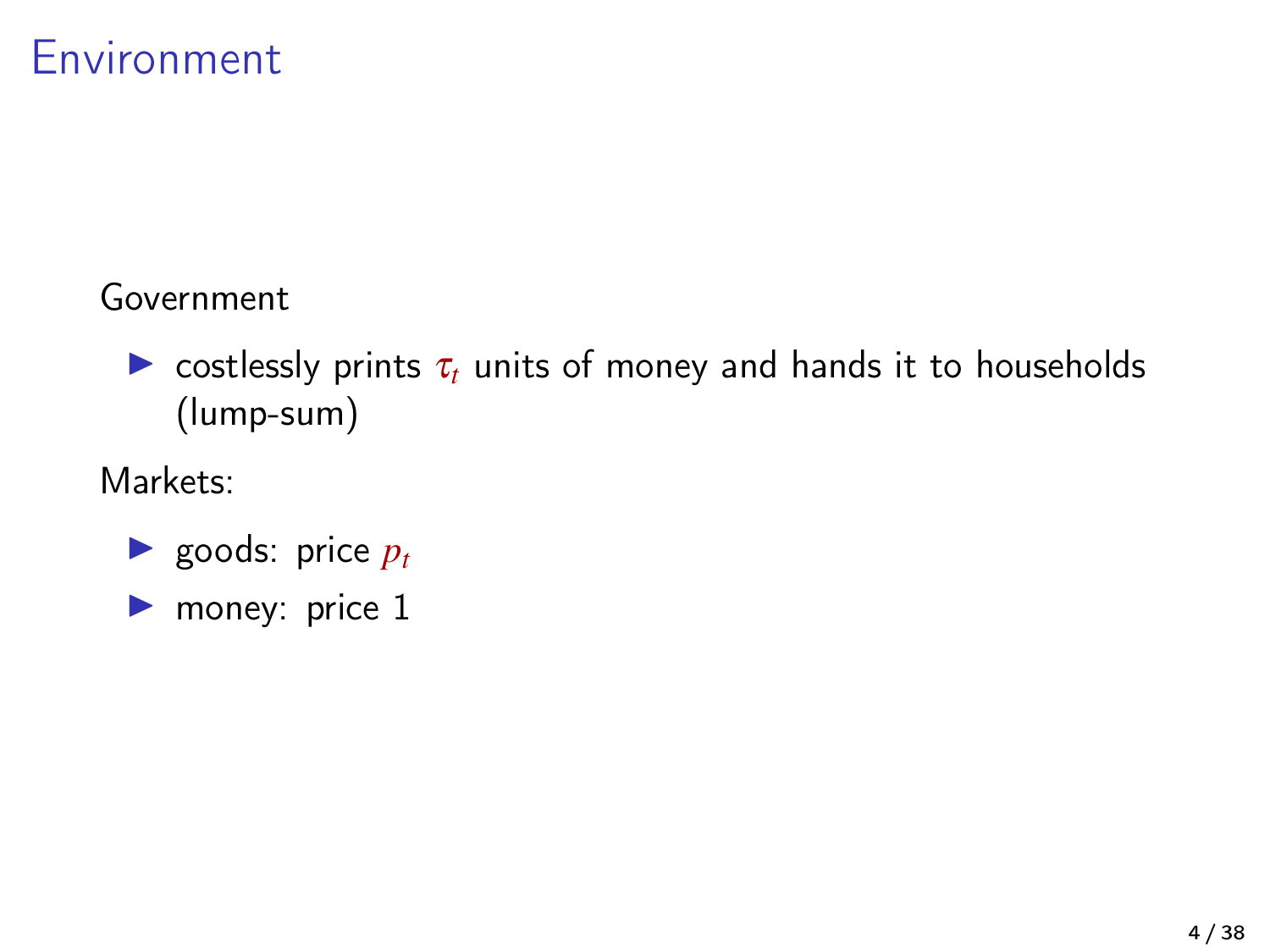## Cash-in-advance constraint

Transactions technology:

$$
m_t/p_t \geq c_t + k_{t+1} - (1 - \delta)k_t \tag{1}
$$

Requires that some goods are purchased with money.

An odd feature:

- $\blacktriangleright$  the CIA constraint really is a technology
- $\blacktriangleright$  its output: transactions services
- $\triangleright$  its input can be produced at no cost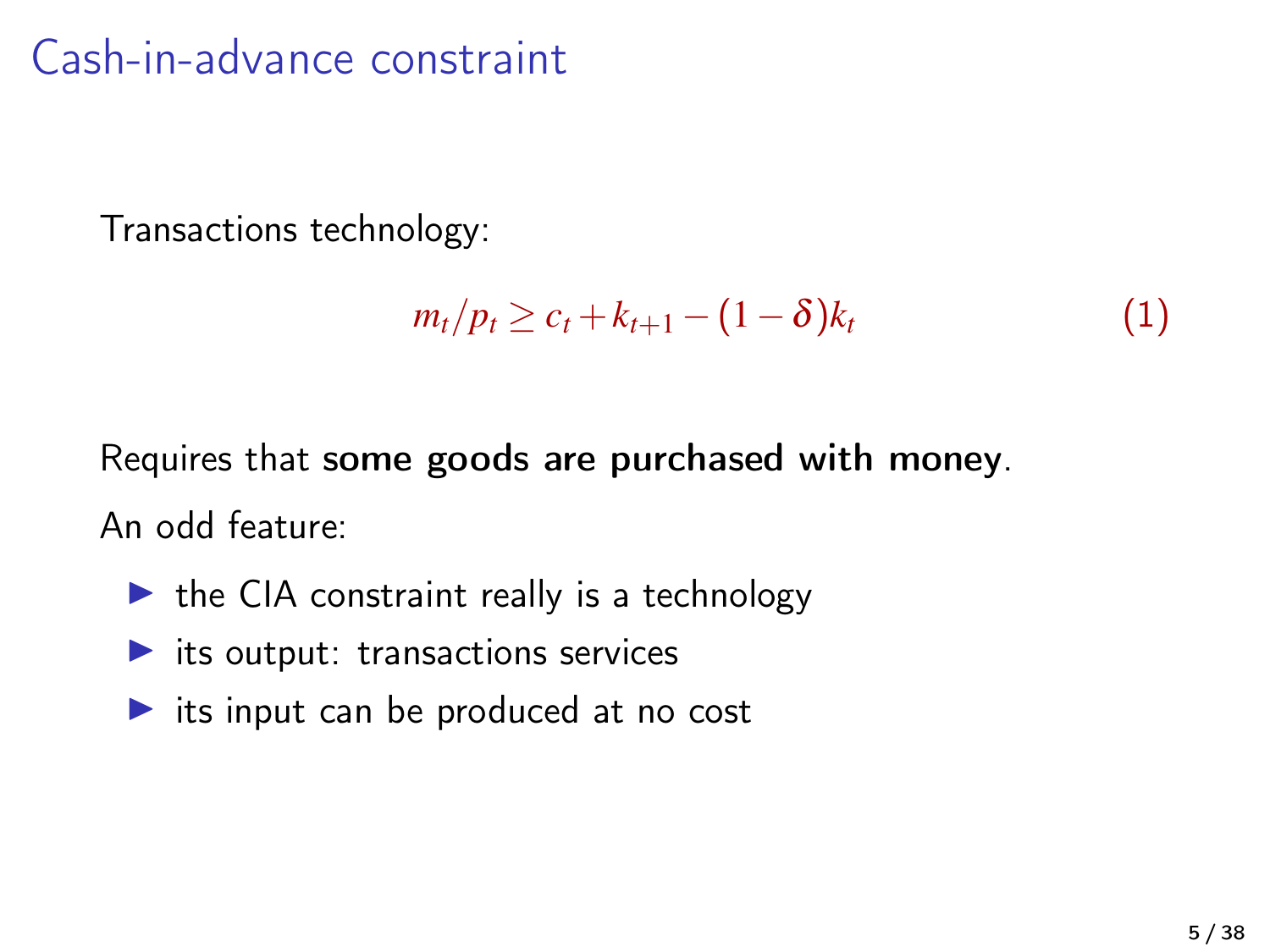## **Money**

At the start of *t*:

▶ households hold  $m_{t-1}^d$ 

**If** the government hands out  $\tau_t$  (lump sum)

Households now hold  $m_t = m_{t-1}^d + \tau_t$ 

▶ This can be used to buy things in *t* 

Leftover money is taken into  $t+1$ :  $m_t^d$ 

Note that money earned in period *t* cannot be used until  $t + 1$ .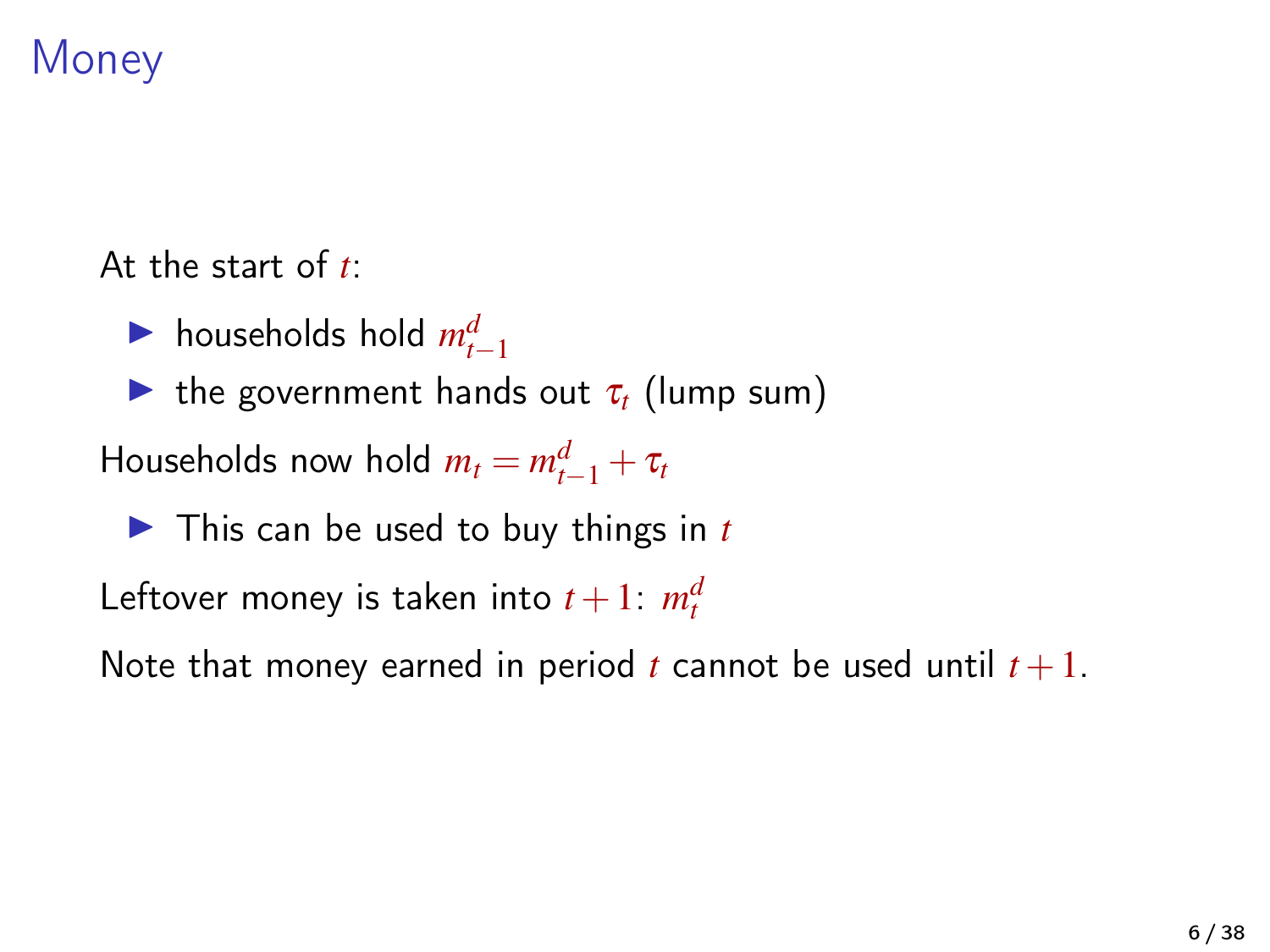Household: Budget constraint

# $k_{t+1} + c_t + m_t^d / p_t = f(k_t) + (1 - \delta)k_t + m_t / p_t$

Savings are taken into the next period in the form of capital and money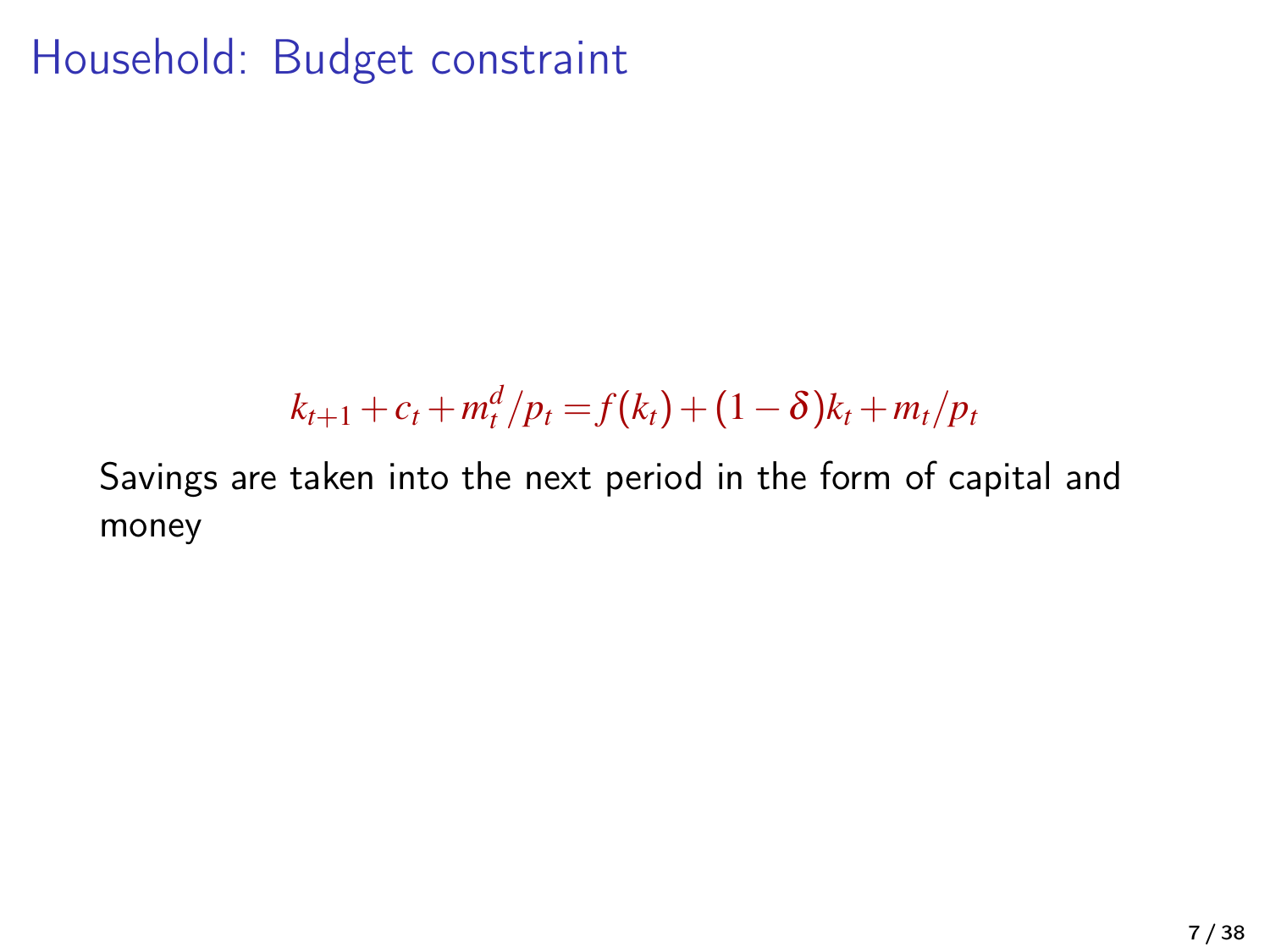## Household problem

We simply add one constraint to the household problem: the CIA constraint.

The household solves

max $\sum_{t=1}^{\infty}$  $\sum_{t=1}^{\infty} \beta^t u(c_t)$ 

subject to the budget constraint

$$
k_{t+1} + c_t + m_t^d / p_t = f(k_t) + (1 - \delta)k_t + m_t / p_t
$$

and the CIA constraint

$$
m_t/p_t \geq c_t + k_{t+1} - (1-\delta)k_t
$$

and the law of motion

$$
m_{t+1}=m_t^d+\tau_{t+1}
$$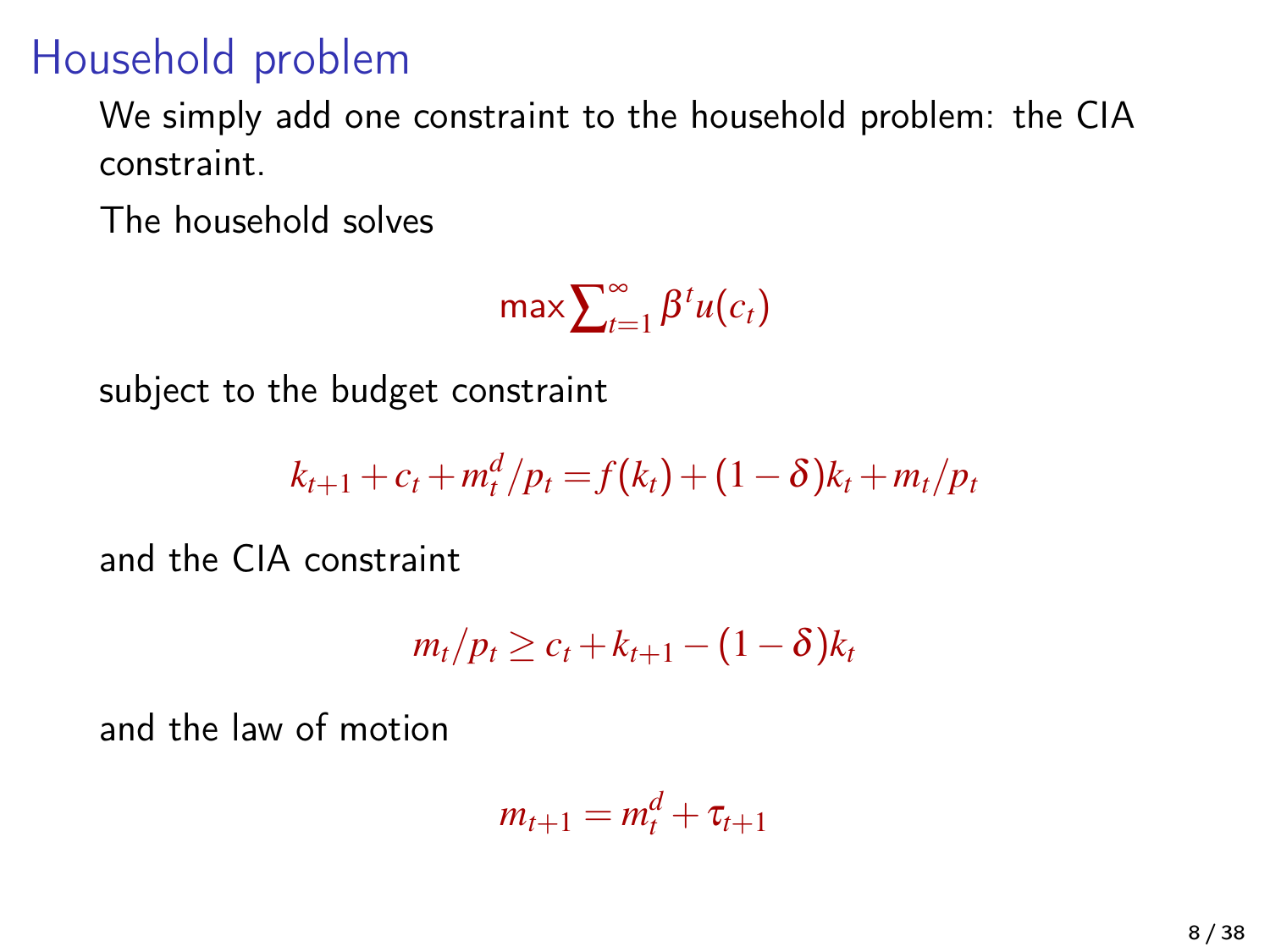# Household problem

Remarks

- $\triangleright$  Exactly what kinds of goods have to be bought with cash is arbitrary.
- $\triangleright$  The CIA constraint holds with equality if the rate of return on money is less than that on capital (the nominal interest rate is positive).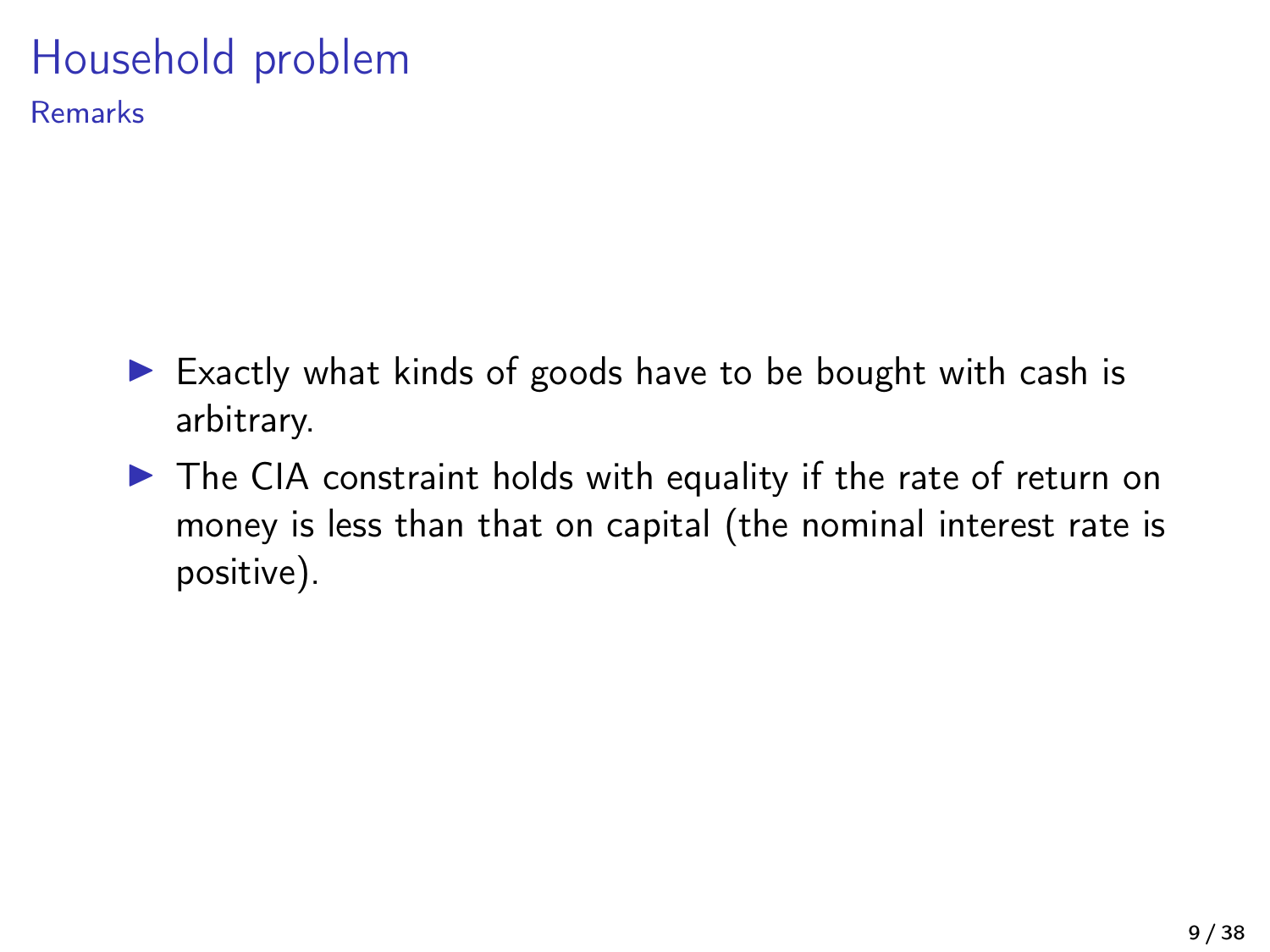## Houshold: Dynamic Program

Individual state variables: *m*, *k*. Bellman equation:

$$
V(m,k) = \max u(c) + \beta V(m',k') + \lambda (BC) + \gamma (CIA)
$$

We need to impose

$$
m_t = m_{t-1}^d + \tau_t
$$

Then we can use  $m_{t+1}$  as a control (this would not work under uncertainty).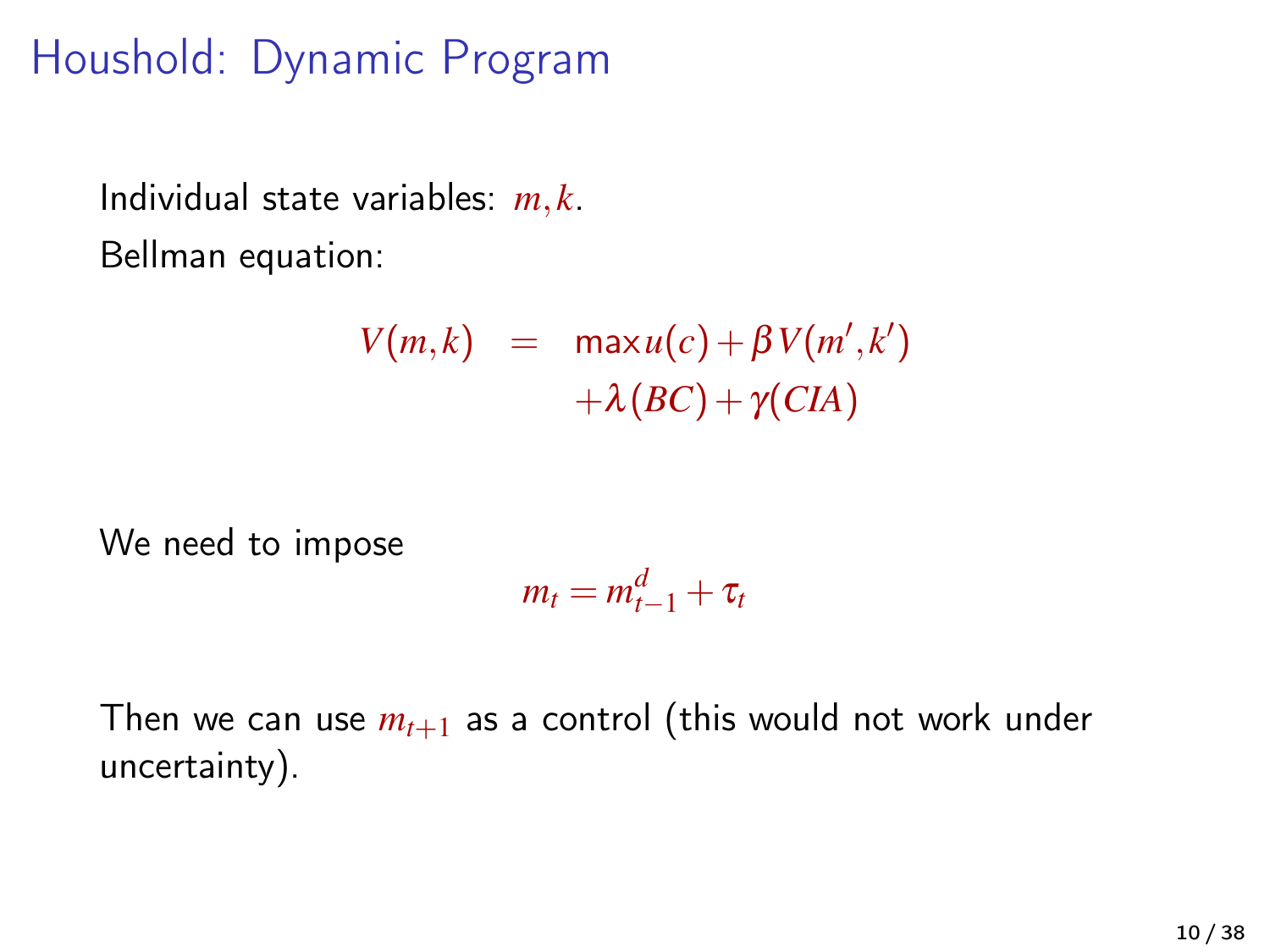## Bellman Equation

$$
V(m,k) = \max u(c) + \beta V(m',k') + \lambda [f(k) + (1 - \delta)k + m/p - c - k' - (m' - \tau')/p] + \gamma [m/p - c - k' + (1 - \delta)k]
$$

 $\lambda > 0$ : multiplier on budget constraint  $\gamma$ : multiplier on CIA constraint - could be 0.

Notes:

- $\triangleright$  We could substitute the budget constraint into  $u(c)$ , but it's instructive not to.
- $\triangleright$  We cannot sub out the CIA constraint (why not?)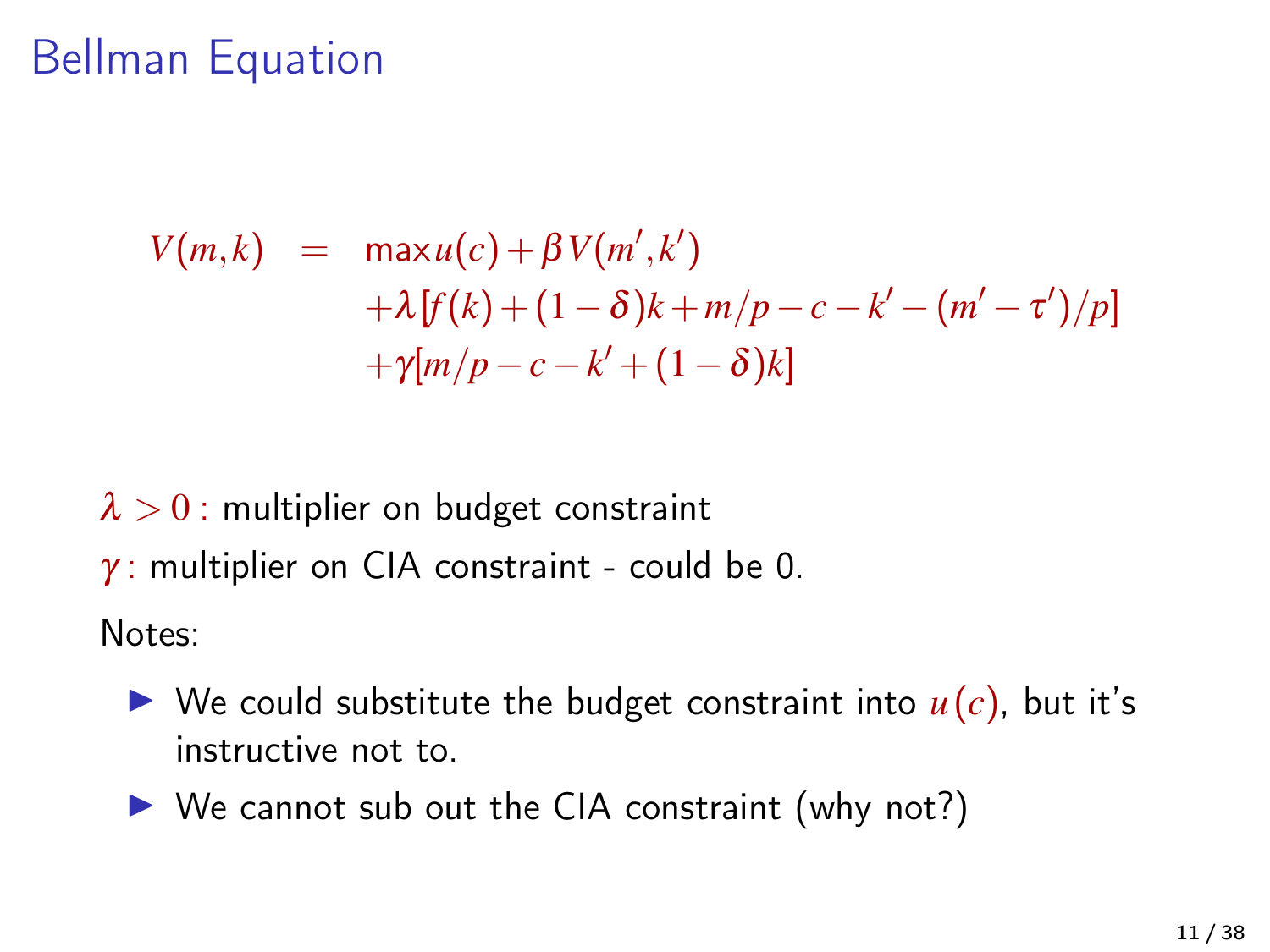## First-order conditions

$$
u'(c) = \lambda + \gamma
$$
  
\n
$$
\beta V_m(\bullet') = \lambda/p
$$
  
\n
$$
\beta V_k(\bullet') = \lambda + \gamma
$$

Envelope conditions:

$$
V_m = (\lambda + \gamma)/p
$$
  
\n
$$
V_k = \lambda [f'(k) + 1 - \delta] + \gamma [1 - \delta]
$$

Interpretation ...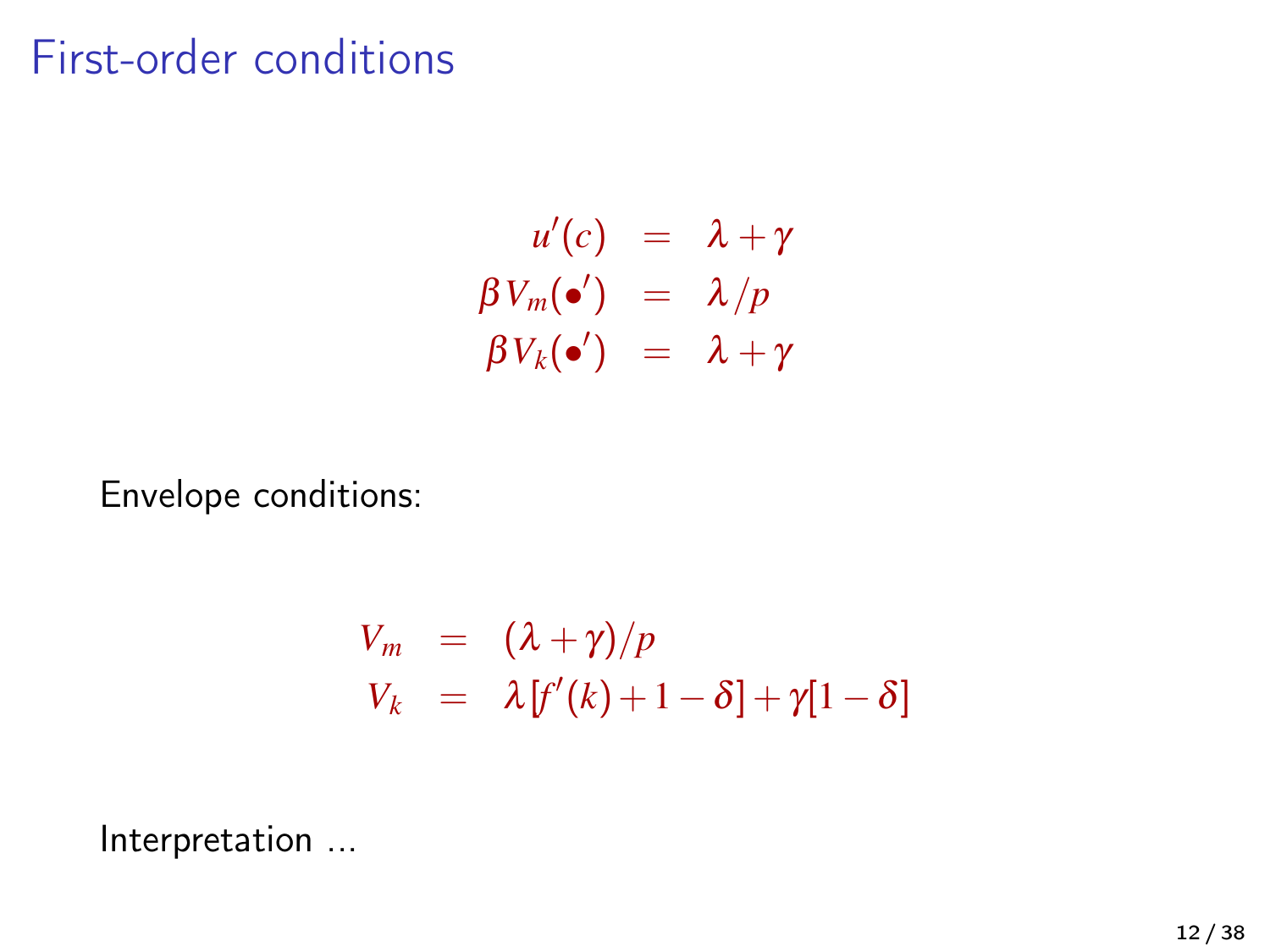# **Simplify**

Simplify (eliminate V's and  $\lambda + \gamma'$ s):

$$
u'(c)/\beta = \lambda' f'(k') + [1 - \delta]u'(c')
$$
  
\n
$$
\beta u'(c')p/p' = \lambda
$$
  
\n
$$
u'(c) = \lambda + \gamma
$$

Kuhn Tucker:

$$
\begin{array}{lcl}\gamma[m/p-c-k'+(1-\delta)k]&=&0\\ \gamma&\ge&0\end{array}
$$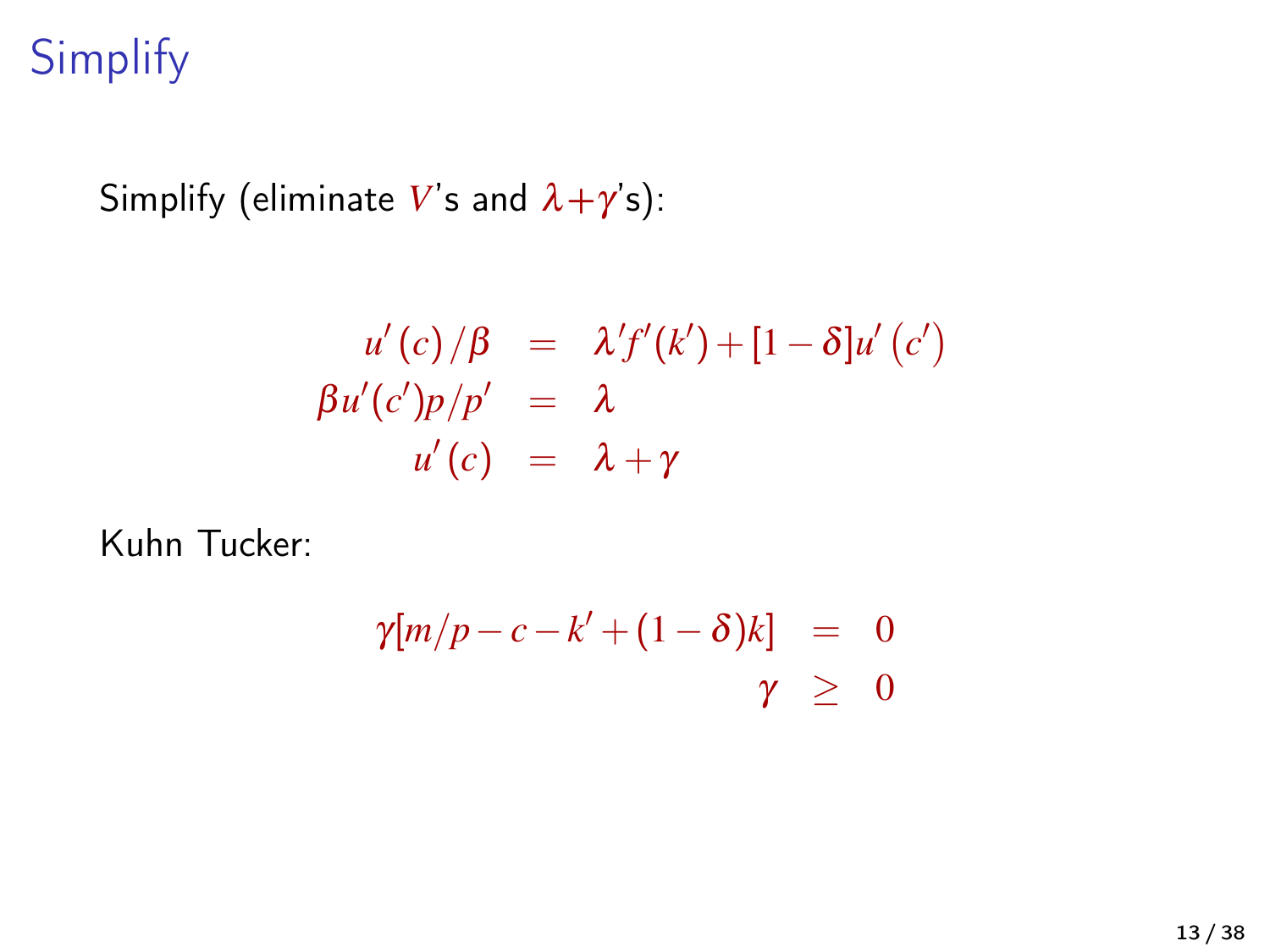## Household: Solution

A solution to the household problem:  $\{c_t, m_{t+1}, k_{t+1}, \lambda_t, \gamma_t\}$  that solve

- 1. 3 FOCs
- 2. budget constraint
- 3. either CIA constraint or  $\gamma = 0$
- 4. transversality conditions

$$
\lim_{t\to\infty}\beta^t u'(c_t)(k_t+m_t/p_t)=0\tag{2}
$$

Note: There is one TVC for the total value of assets.

 $\triangleright$  to see why, think about red and green capital...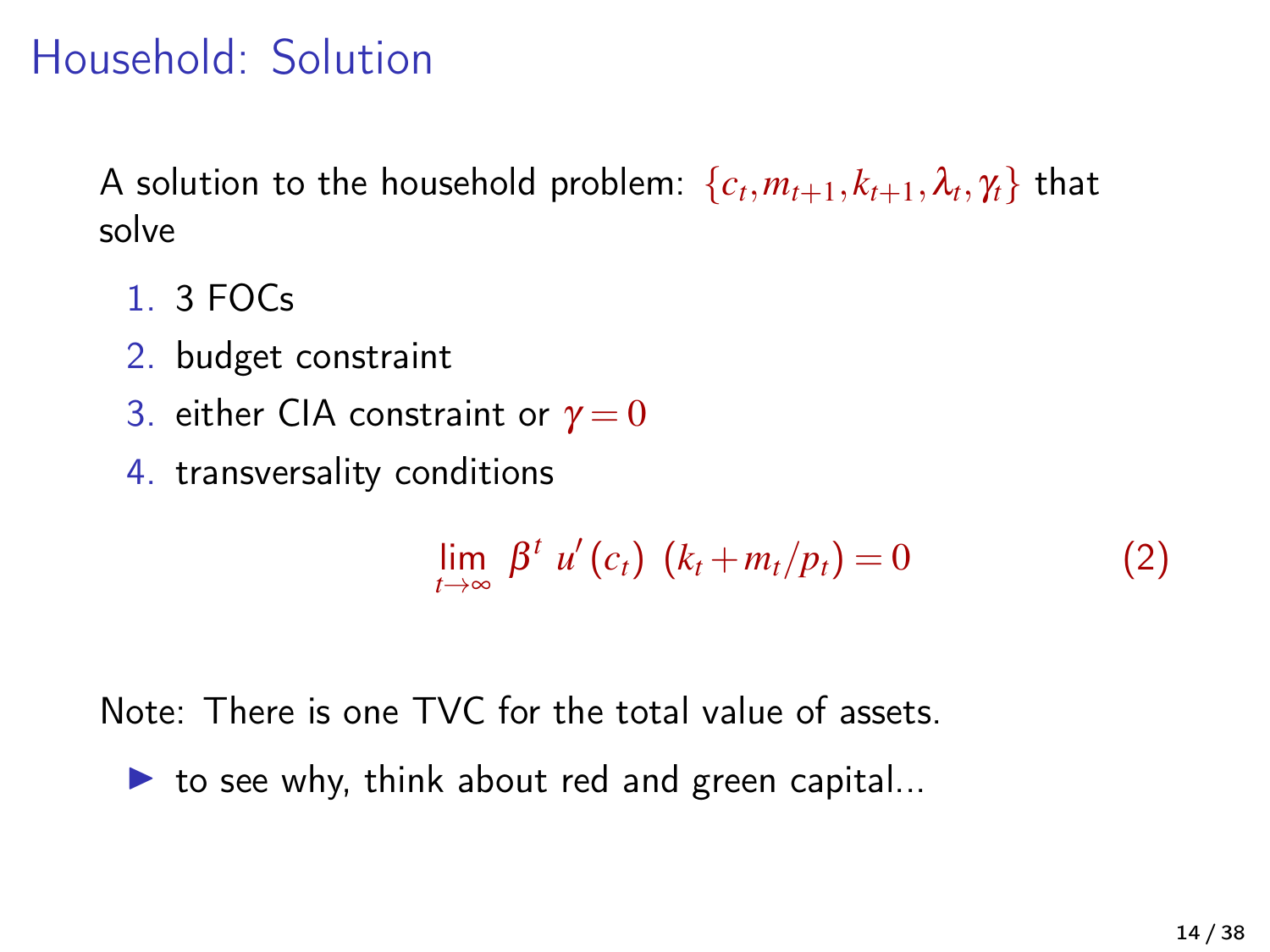## Household: CIA does not bind

With  $\gamma = 0$ :

$$
\beta \lambda'/p' = \lambda/p
$$
  
\n
$$
\lambda/\beta = \lambda'[f'(k')+1-\delta]
$$
  
\n
$$
u'(c) = \lambda
$$

Standard Euler equation:

$$
u'(c) = \beta u'(c') \left[ f'(k') + 1 - \delta \right]
$$
 (3)

"No arbitrage" condition:

$$
f'(k') + 1 - \delta = p/p'
$$
 (4)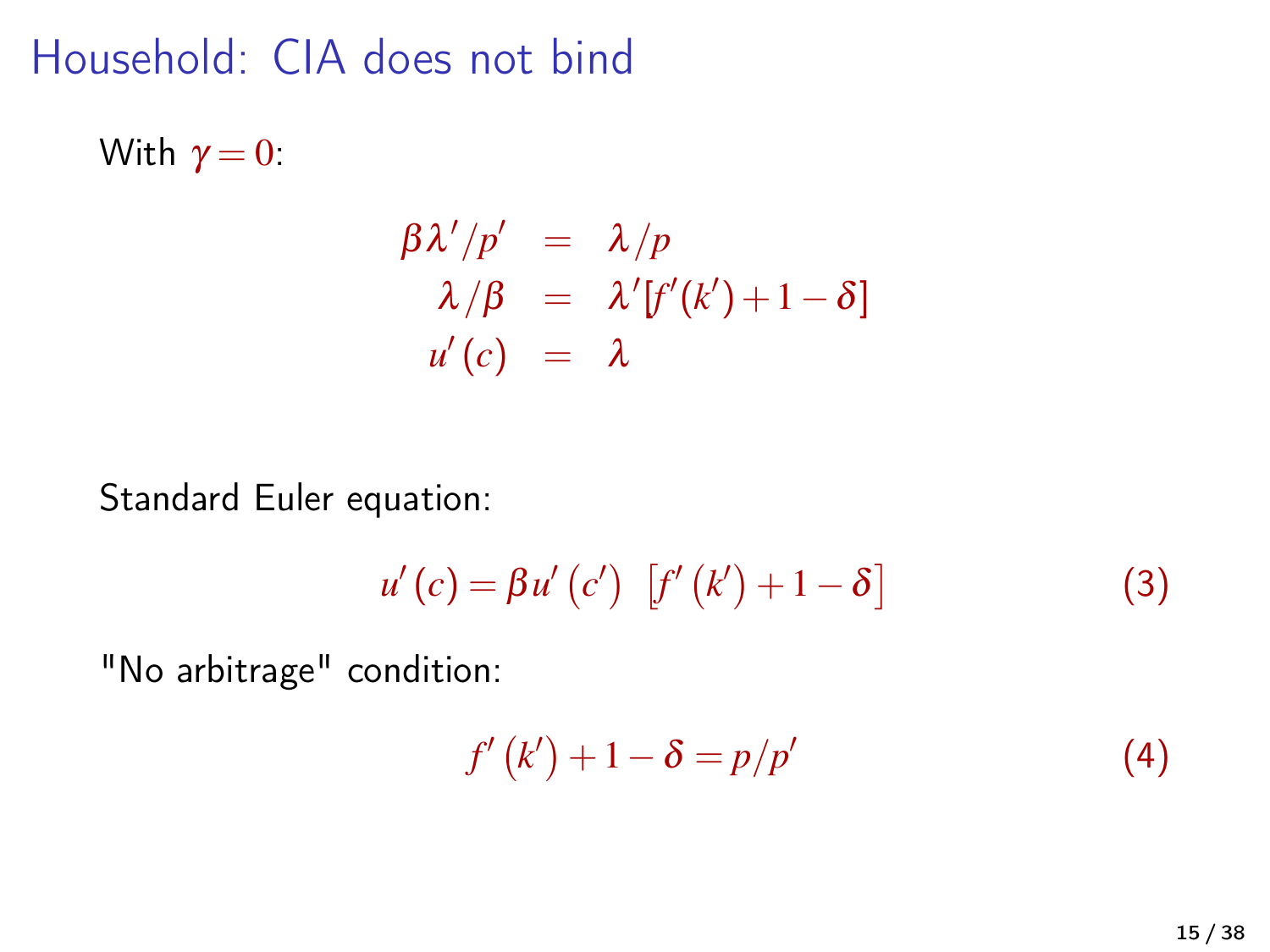When does the CIA constraint bind?

No arbitrage:

$$
1 + i = (1 + r)(1 + \pi) = [f'(k) + 1 - \delta] p'/p = 1
$$

The CIA constraint binds unless the return on money equals that on capital

 $\blacktriangleright$  i.e. the nominal interest rate is zero.

Holding money has no opportunity cost.

The presence of money does not distort the intertemporal allocation.

We have the standard Euler equation.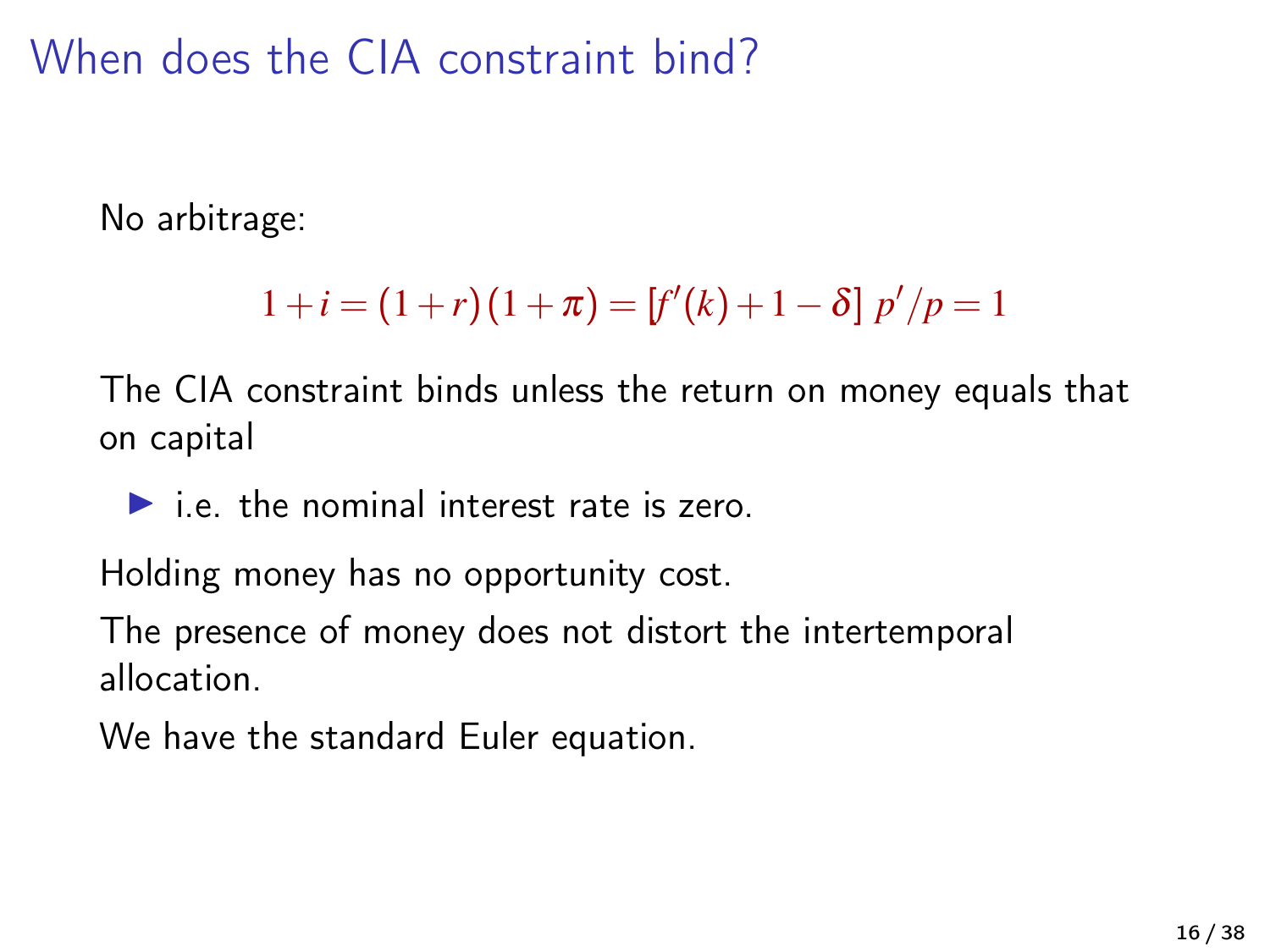Sequences  $\{c_t, m_t, k_t\}$ that satisfy

- 1. Euler equation
- 2. budget constraint
- 3. no arbitrage

Plus boundary conditions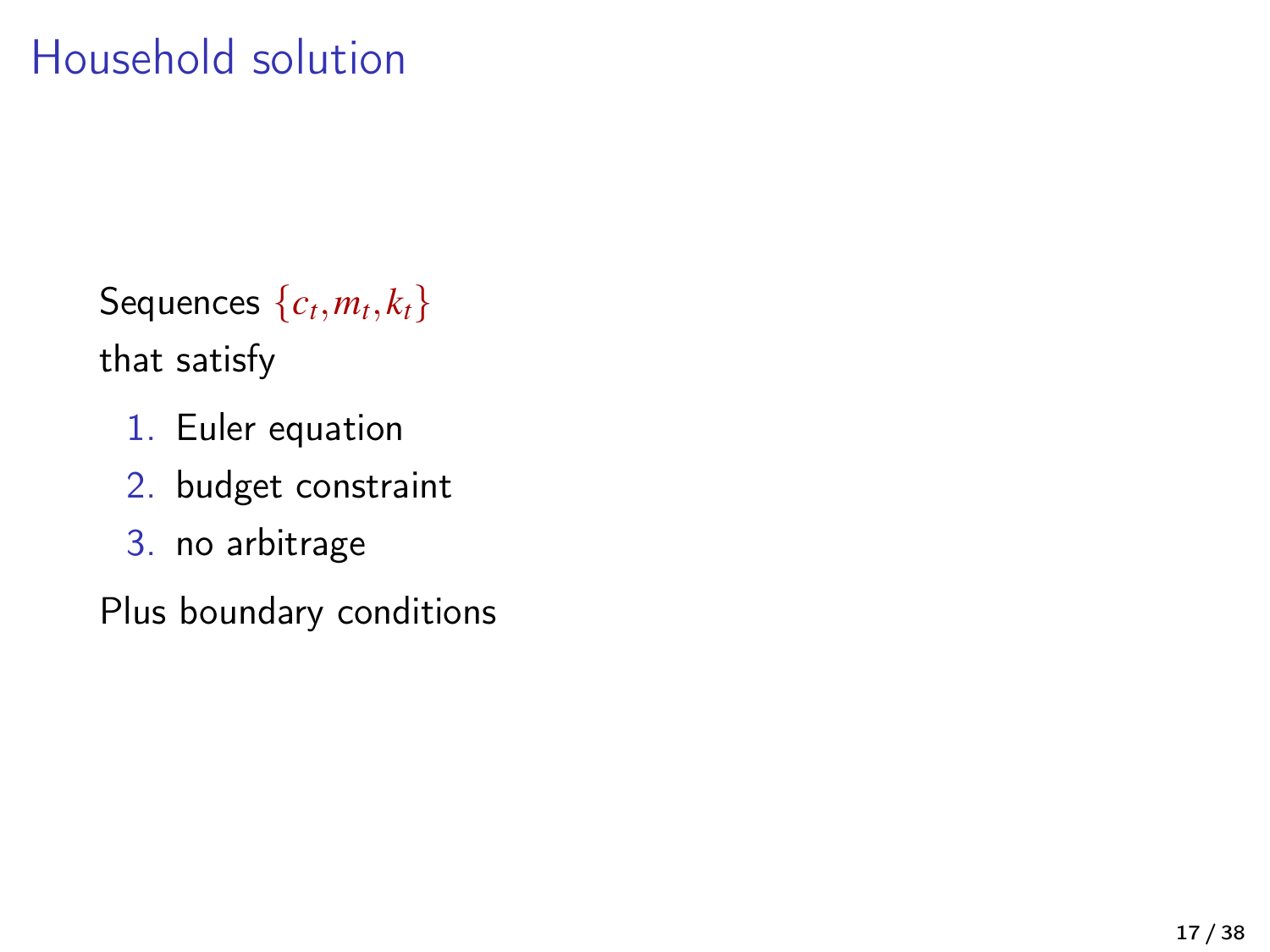# Binding CIA constraint

Euler equation:

$$
u'(c) = \beta^{2} u'(c'')(p'/p'')f'(k') + (1 - \delta)\beta u'(c')
$$
 (5)

Today:

• Give up 
$$
dc = -\varepsilon
$$
.

Tomorrow:

 $\blacktriangleright$   $dk' = \varepsilon$ .

**Eat the undepreciated capital:**  $dc' = (1 - \delta)\varepsilon$ .

**Produce additional output**  $f'(k')\varepsilon$ **.** 

Save it as money:  $dm'' = f'(k') \varepsilon p'$ .

The day after:

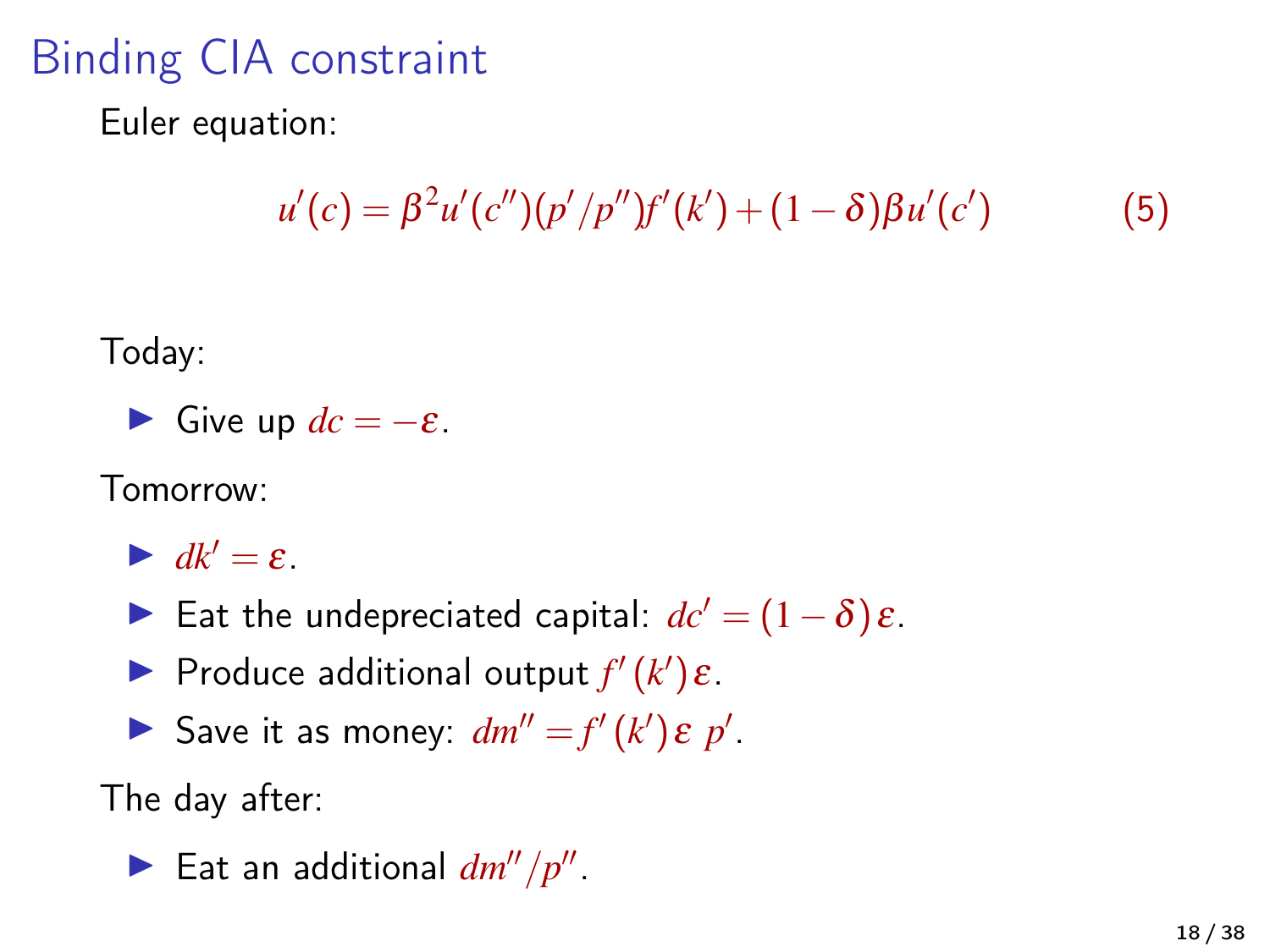## Household Problem

Why isn't there a simple Euler equation for the perturbation:

- 1.  $dc = -\varepsilon$ .  $dm' = p\varepsilon$ .
- 2.  $dc' = \varepsilon p/p'$ .

The Euler equation for this perturbation is:

$$
u'(c) = \lambda + \gamma
$$
  
=  $\beta u'(c') p/p' + \gamma$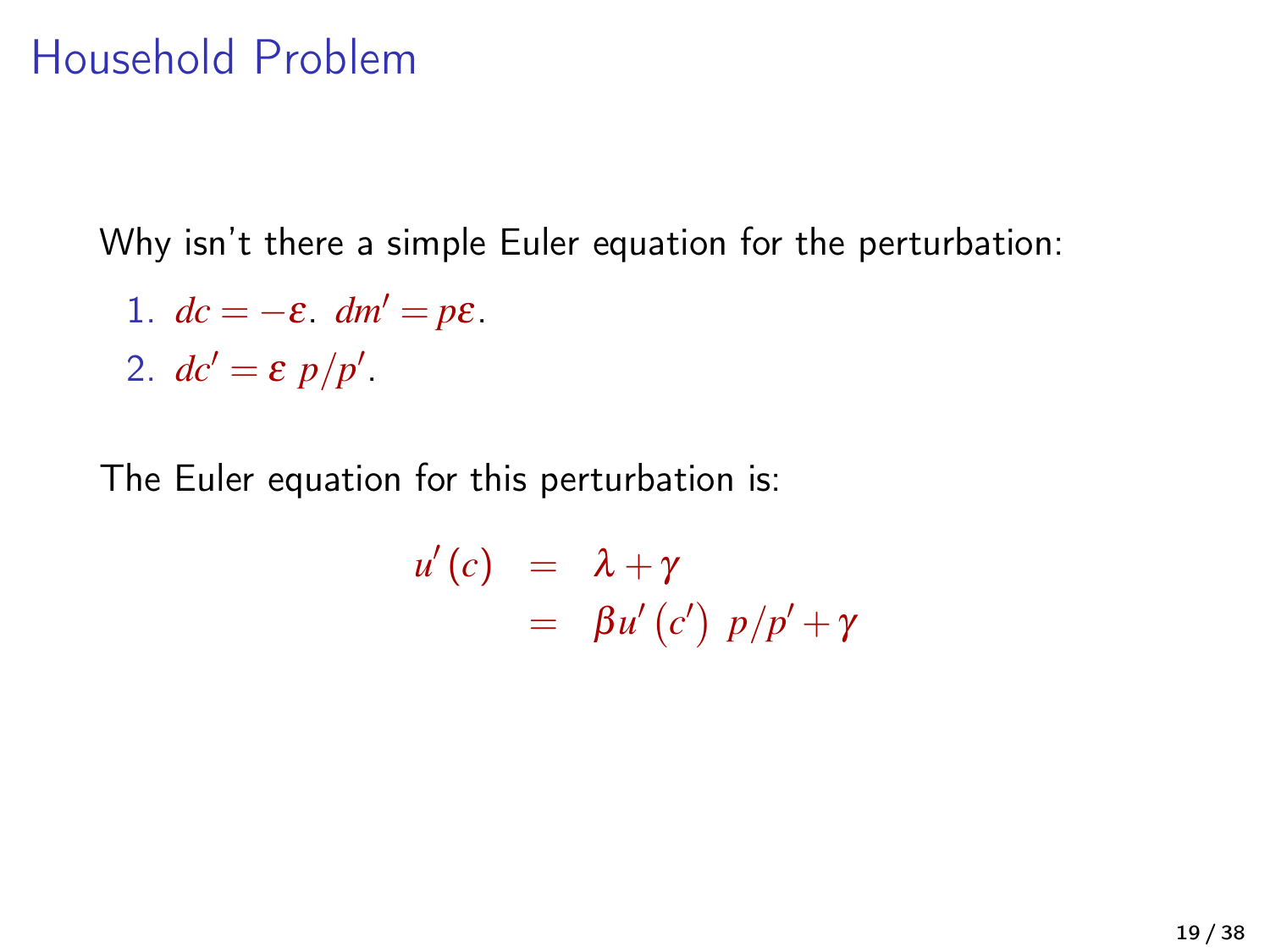Sequences  $\{c_t, m_t, k_t\}$ that satisfy:

- 1. Euler equation
- 2. budget constraint
- 3. CIA constraint

Plus boundary conditions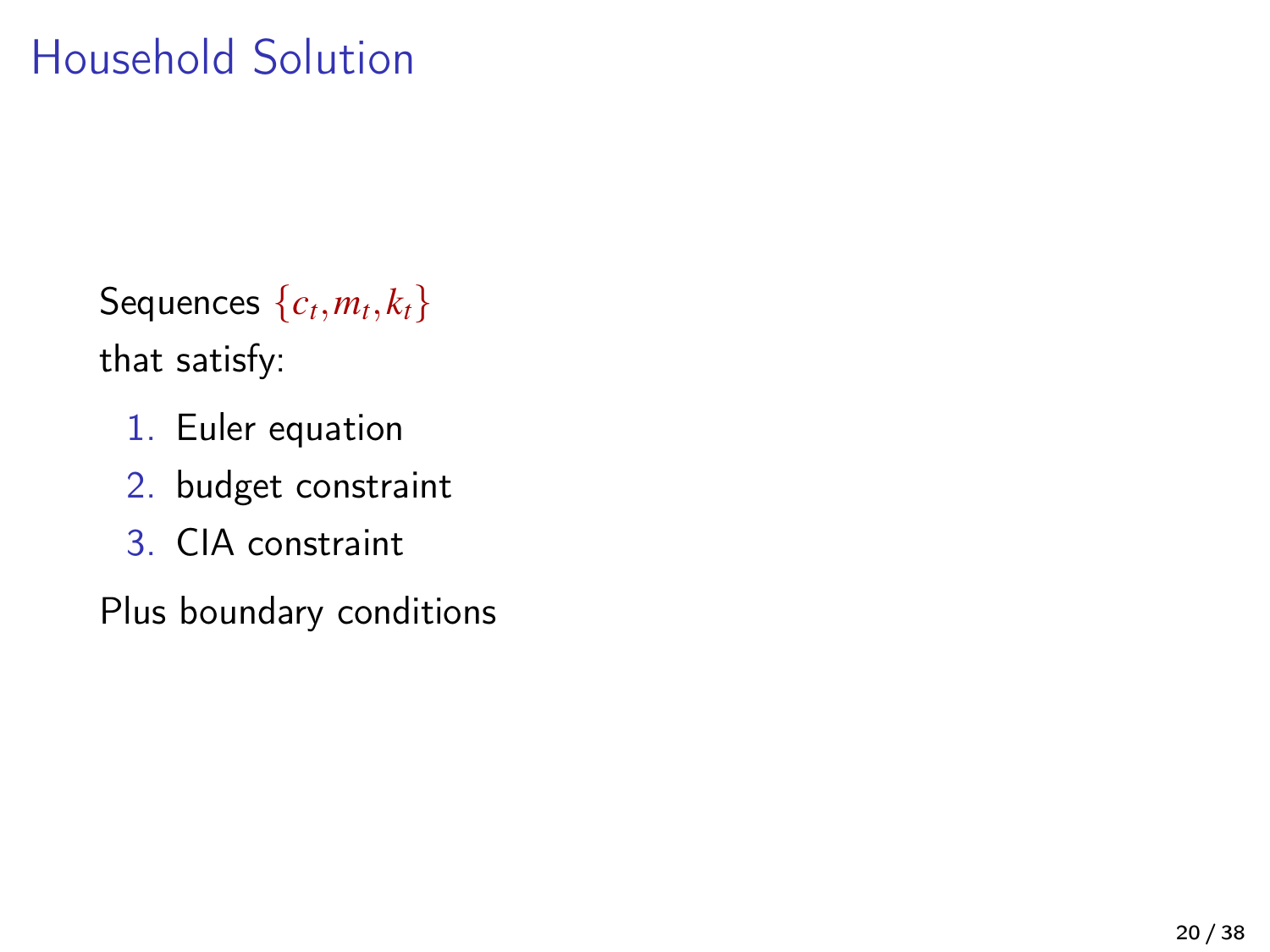# Equilibrium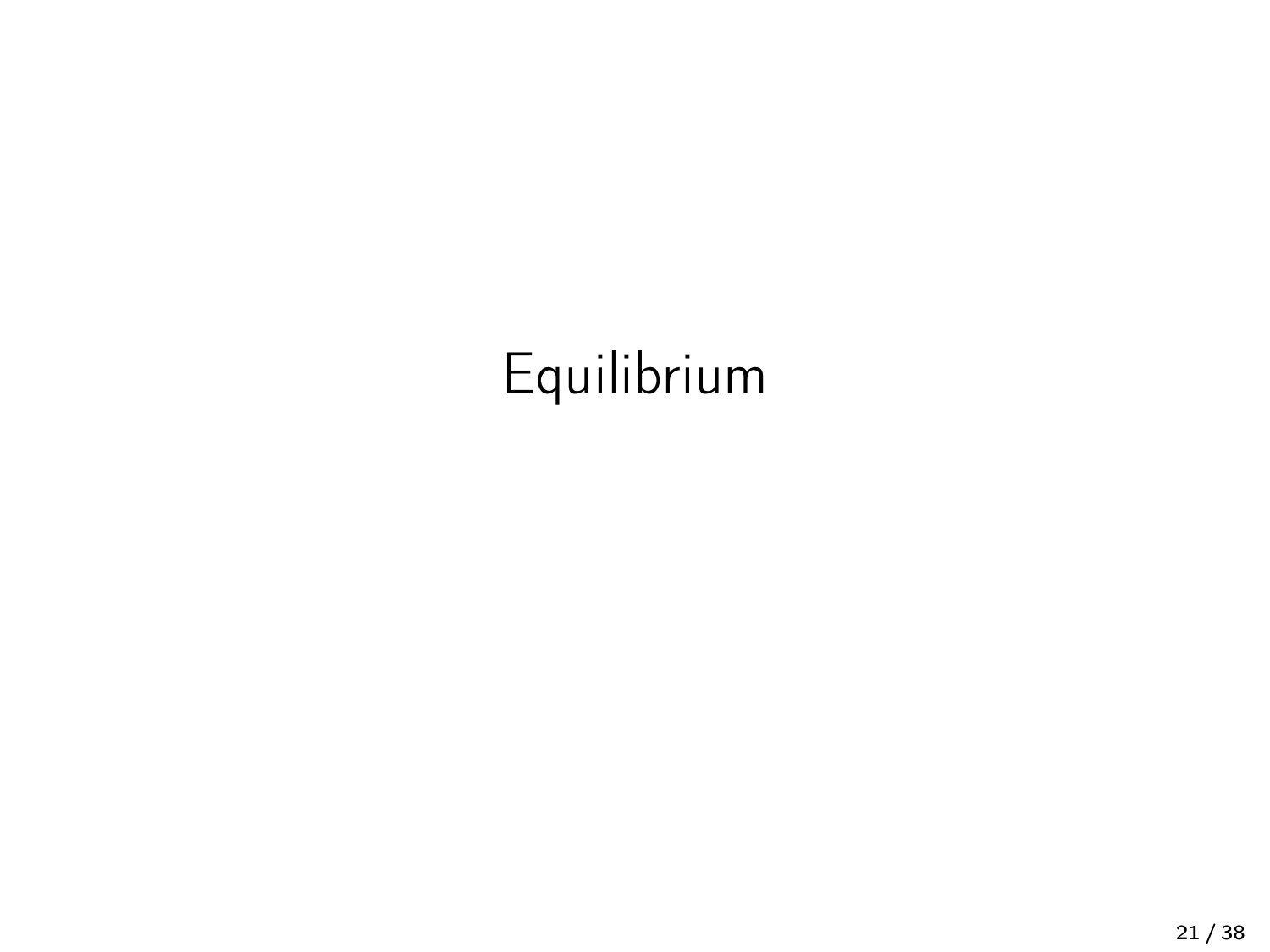### Government

The government's only role is to hand out lump-sum transfers of money.

The money growth rule is

 $\tau_t = g \times m_{t-1}$ 

 $g > 0$  is a parameter

Money holdings in period  $t$  are

$$
m_t = m_{t-1} + \tau_t
$$
  
= 
$$
(1+g)m_{t-1}
$$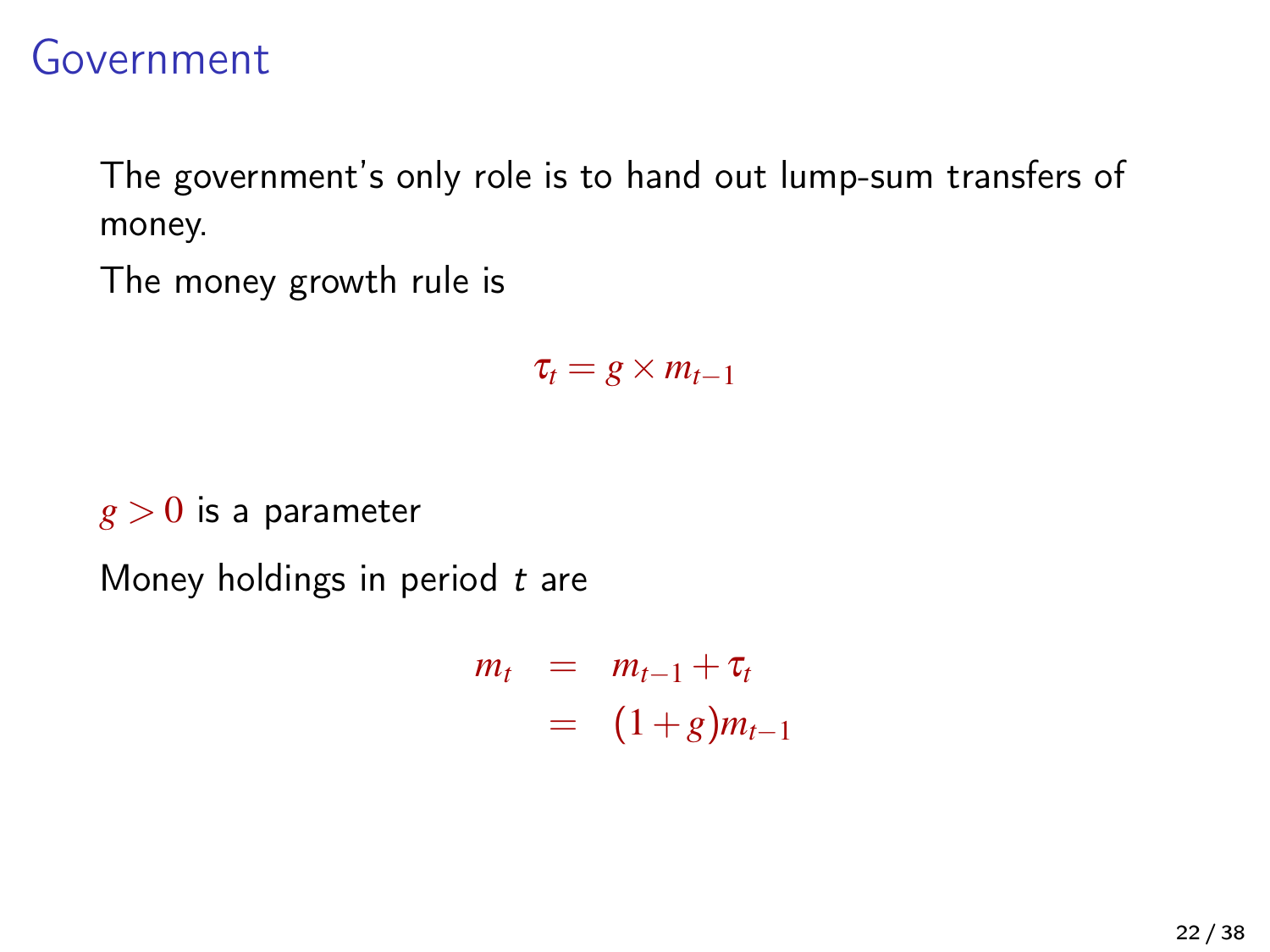## Market clearing

- $\triangleright$  Goods:  $c + k' = f(k) + (1 \delta)k$ .
- $\blacktriangleright$  Money market: implicit in notation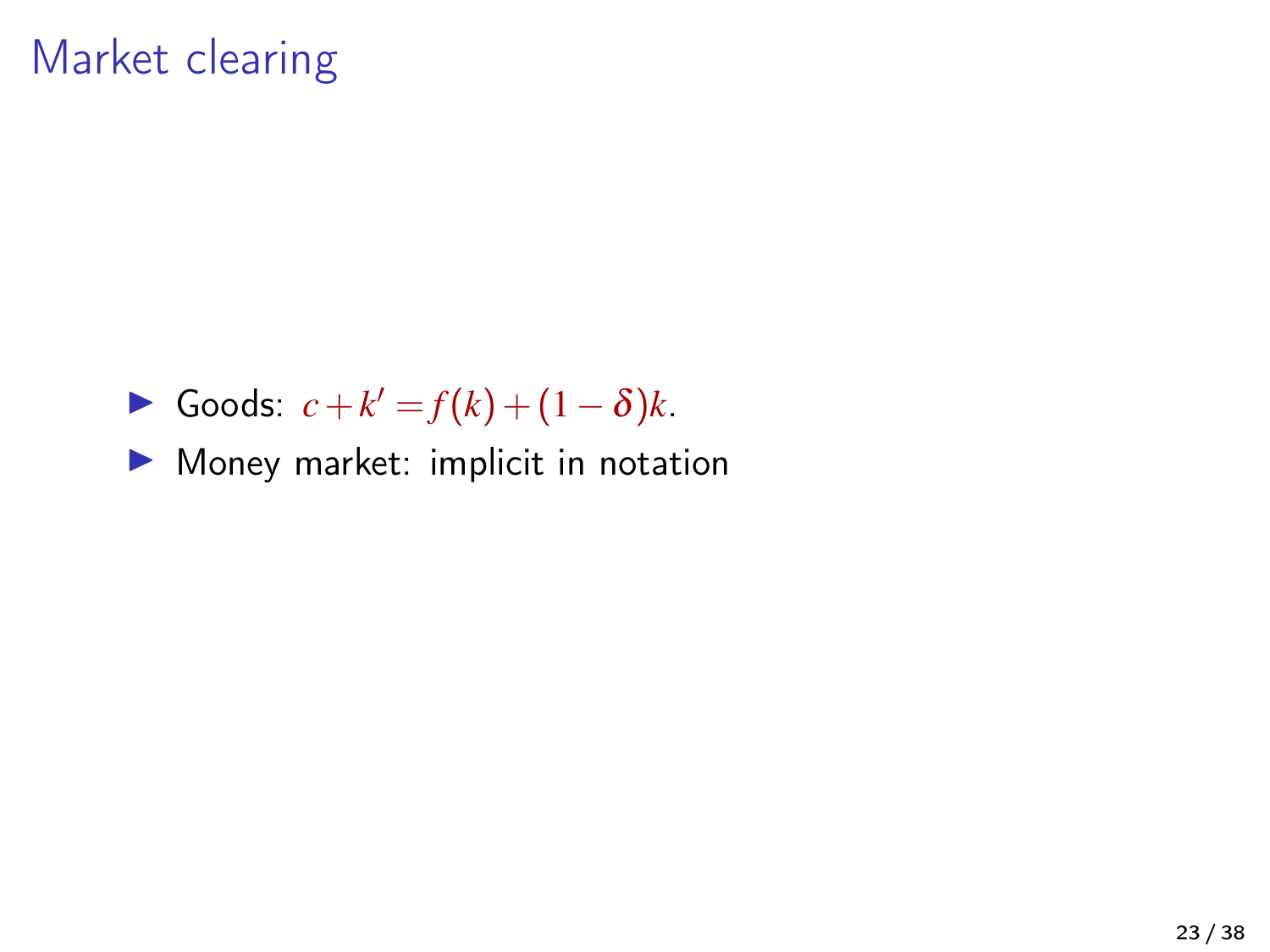# Equilibrium

#### An equilibrium is a sequence that satisfies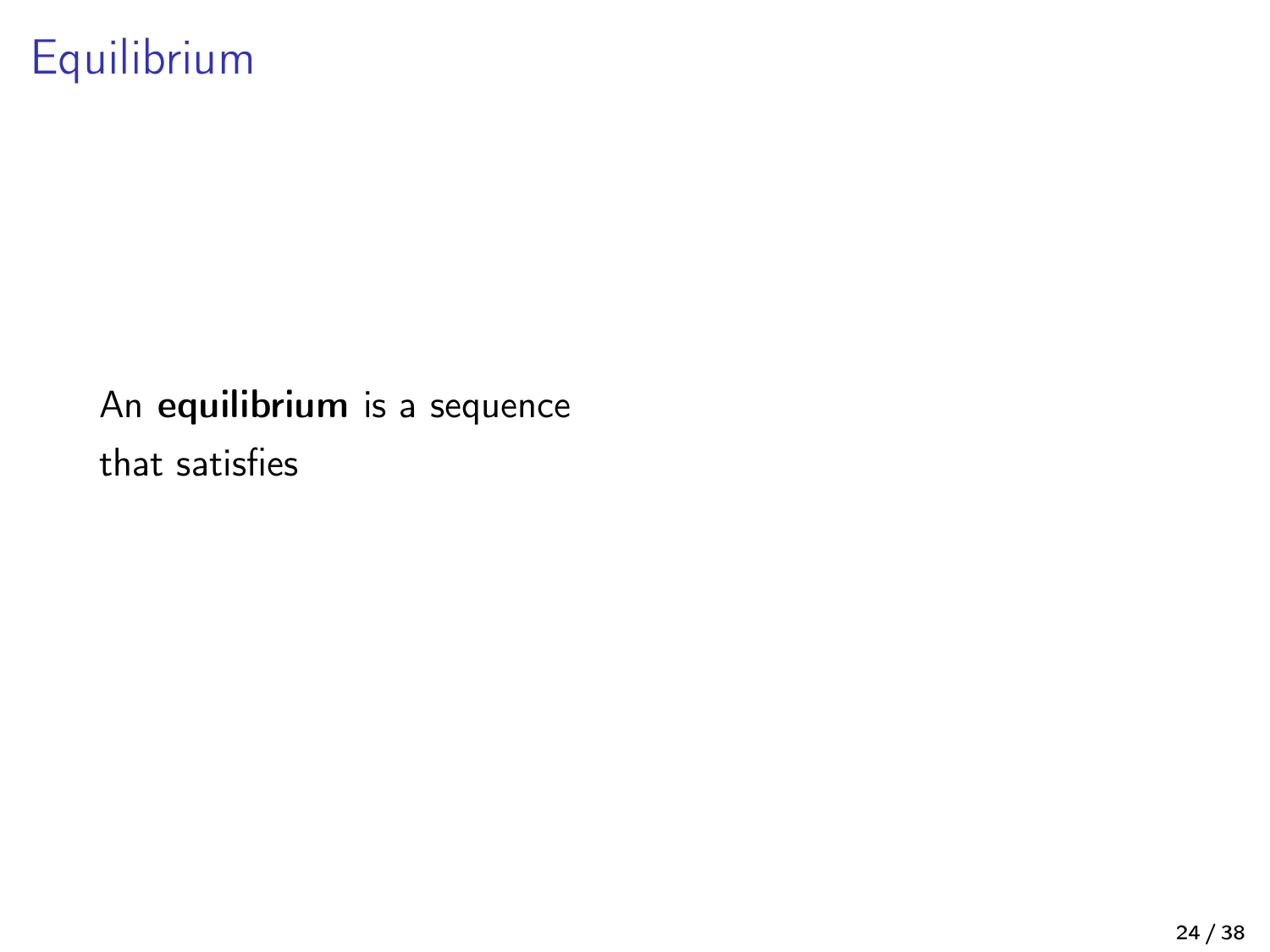# Steady State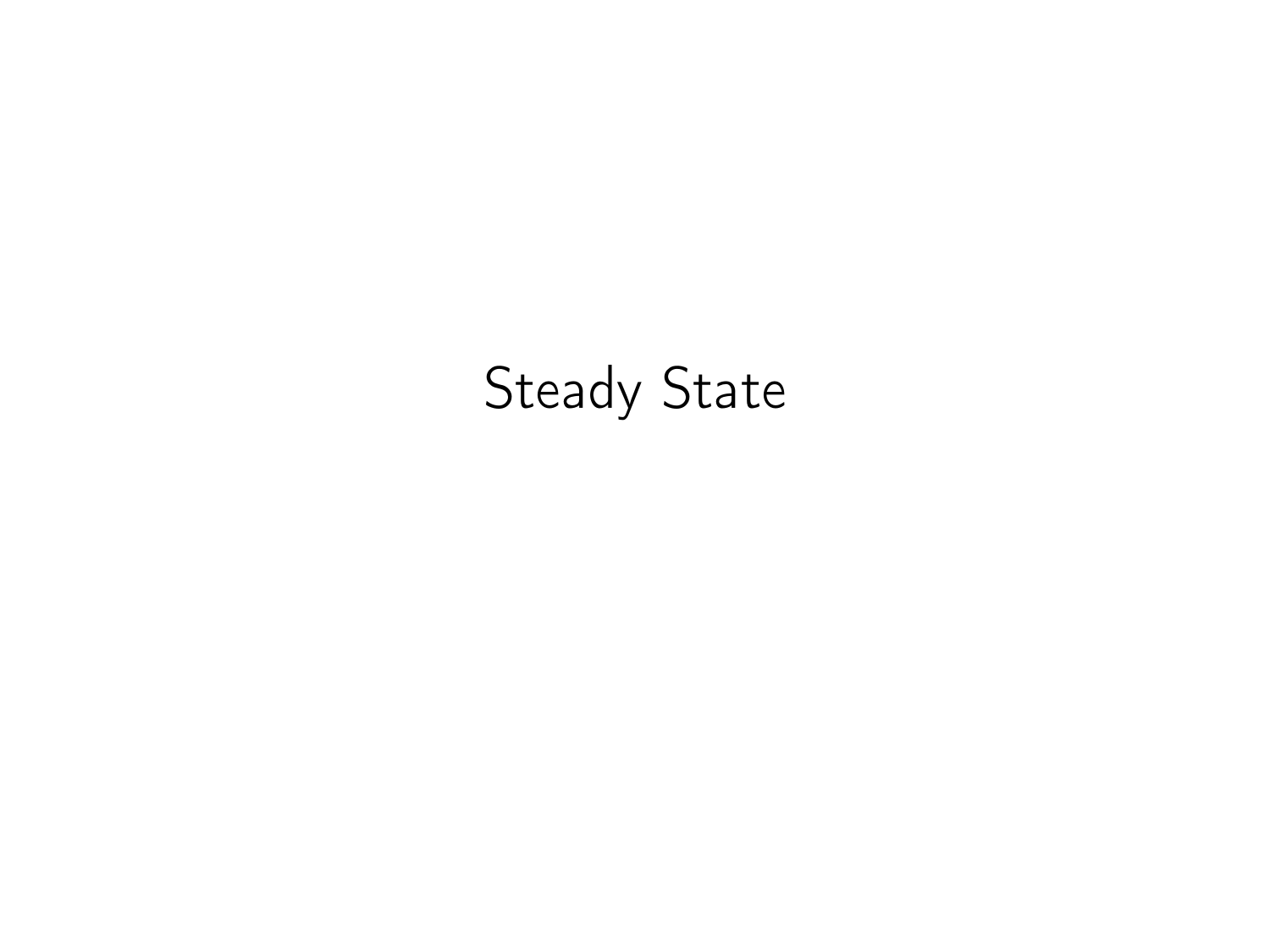### Steady state properties

Objects: *c*, *k*,*m*/*p*,π Constant *m*/*p* requires

$$
\frac{m_{t+1}}{m_t} = 1 + g = \frac{p_{t+1}}{p_t} = 1 + \pi
$$
 (6)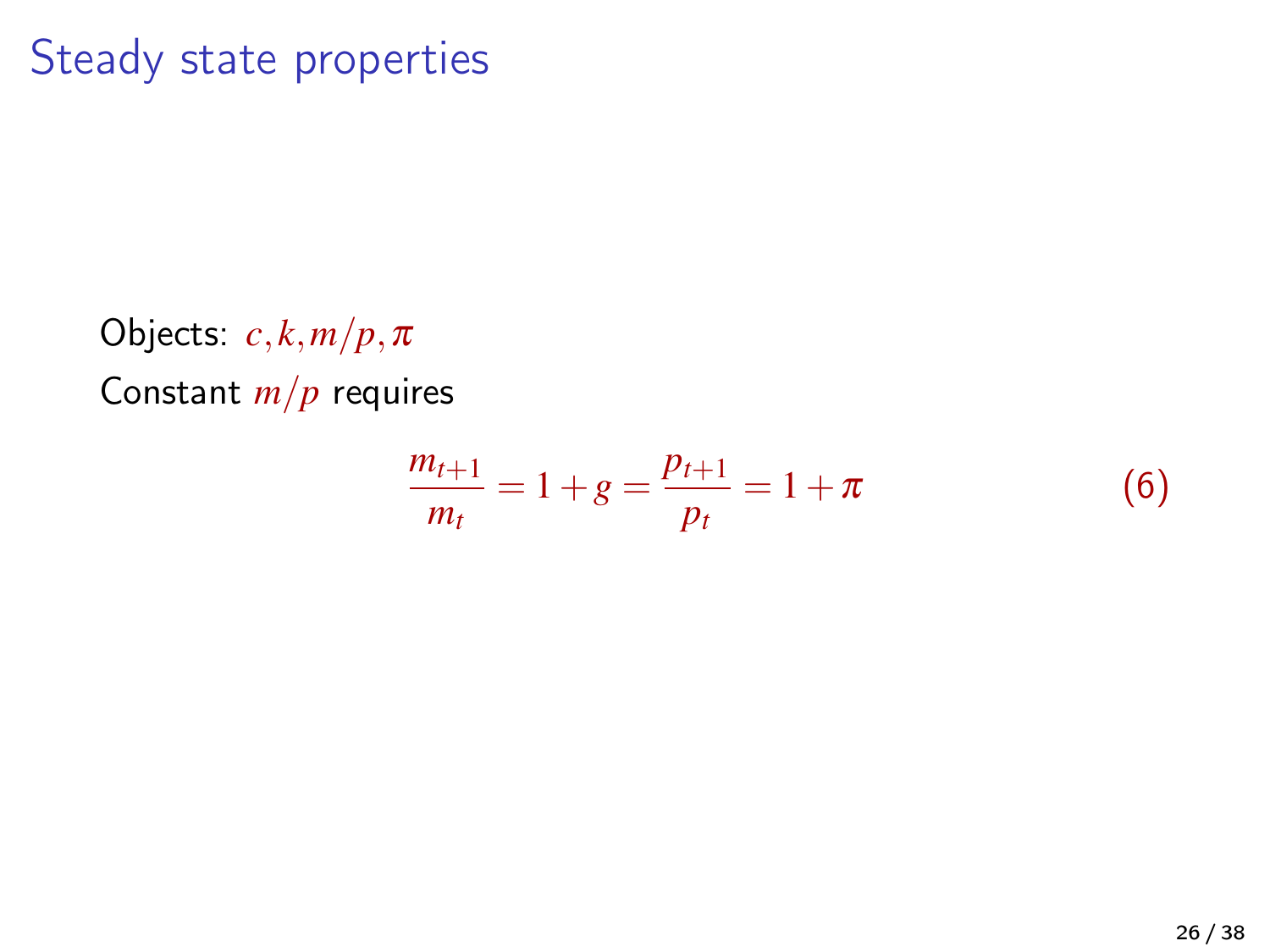## Steady State: CIA does not bind

$$
f'(k) + 1 - \delta = (1 + g)^{-1} \text{ (no arbitrage)}
$$
  
=  $1/\beta \text{ (Euler)}$  (7)  

$$
f(k) - \delta k = c \text{ (R.C.)}
$$
 (9)

Result: A steady state where CIA does not bind only exists if  $β = 1 + g$ .

#### Intuition:

Then: The steady state coincides with the (Pareto optimal) non-monetary economy.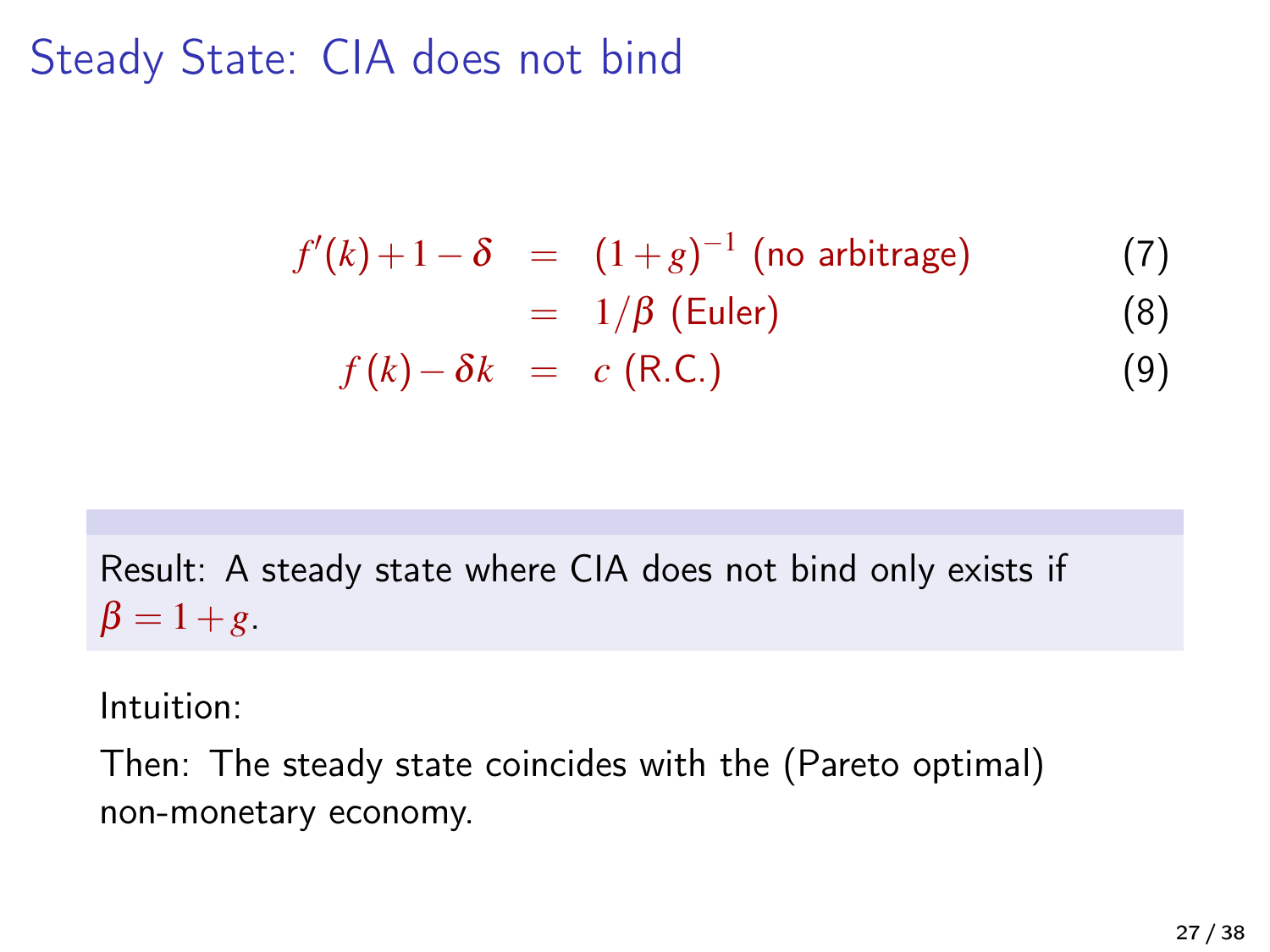## Binding CIA constraint

The Euler equation implies

$$
1 = \beta^2 (1 + \pi)^{-1} f'(k') + (1 - \delta) \beta
$$

Using  $1+\pi=1+g$  this can be solved for the capital stock:

<span id="page-27-0"></span>
$$
f'(k_{ss}) = (1+g)[1-\beta(1-\delta)]/\beta^2
$$
 (10)

When  $\beta = 1 + g$ , this coincides with  $k_{ss}$  when the CIA constraint does not bind.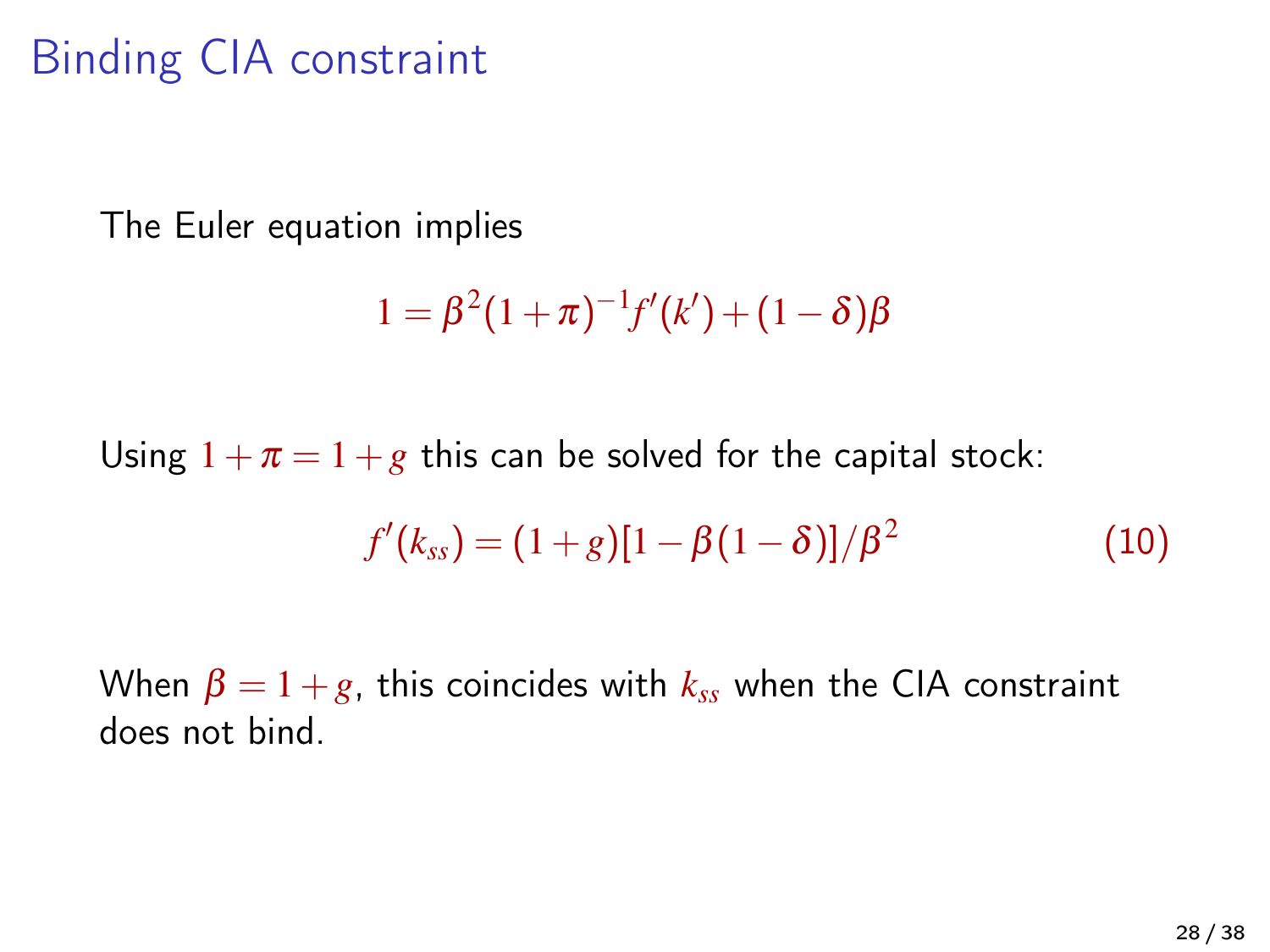## When does CIA constraint bind?

Steady state return on money:  $(1+g)^{-1}$ 

If  $(1+g) = \beta$ :

- $\triangleright$  return on money equals return on capital (equals discount factor)
- $\blacktriangleright$  CIA does not bind

Higher *g* reduces *kss* and increases return on capital Therefore: CIA binds when  $(1+g) > \beta$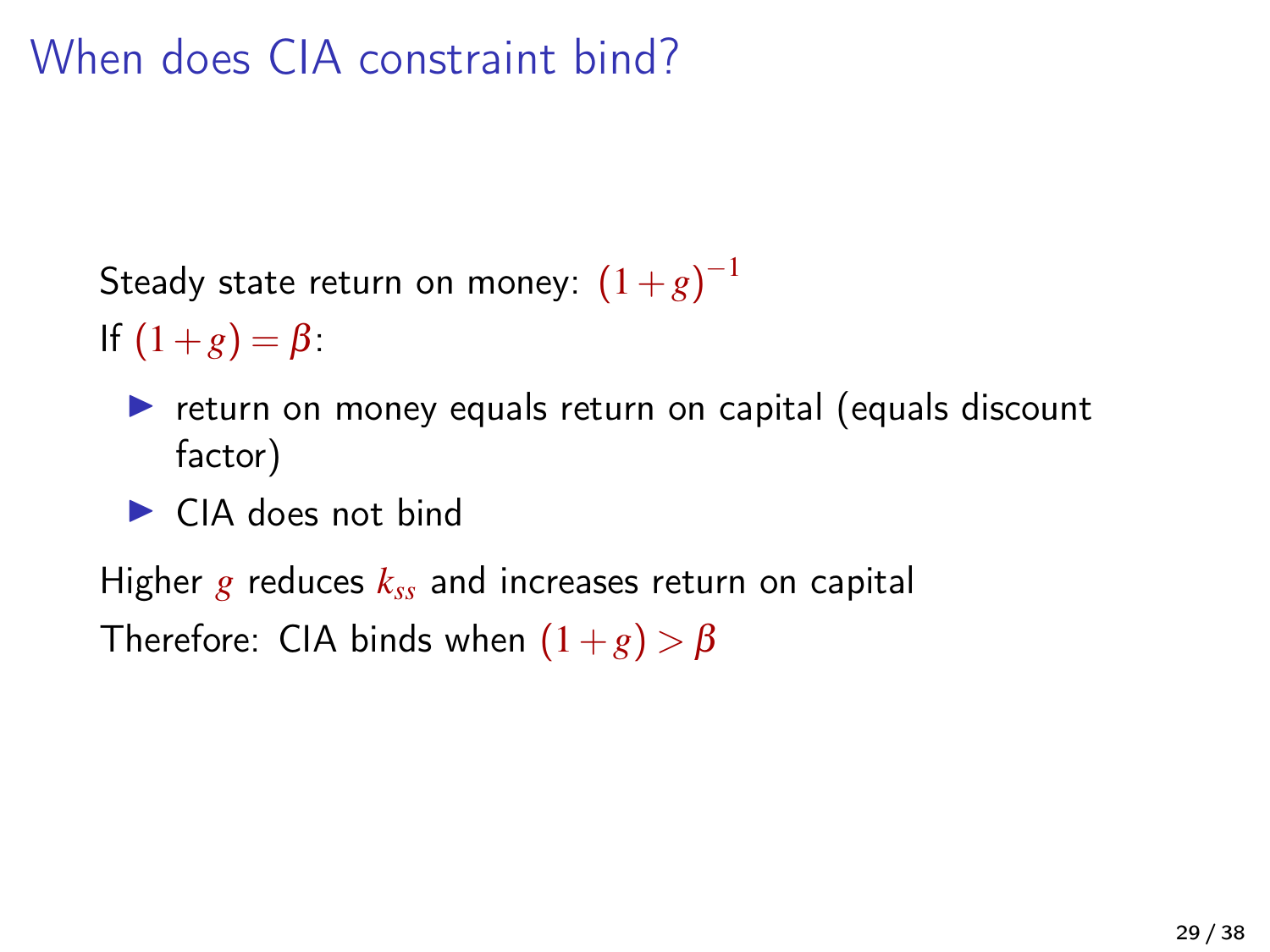CIA implies:

$$
f(k) = m/p \tag{11}
$$

Goods market clearing with constant *k* implies

<span id="page-29-0"></span>
$$
c = f(k) - \delta k \tag{12}
$$

A steady state is a vector  $(c, k, m/p)$  that satisfies [\(10\)](#page-27-0) through [\(12\)](#page-29-0).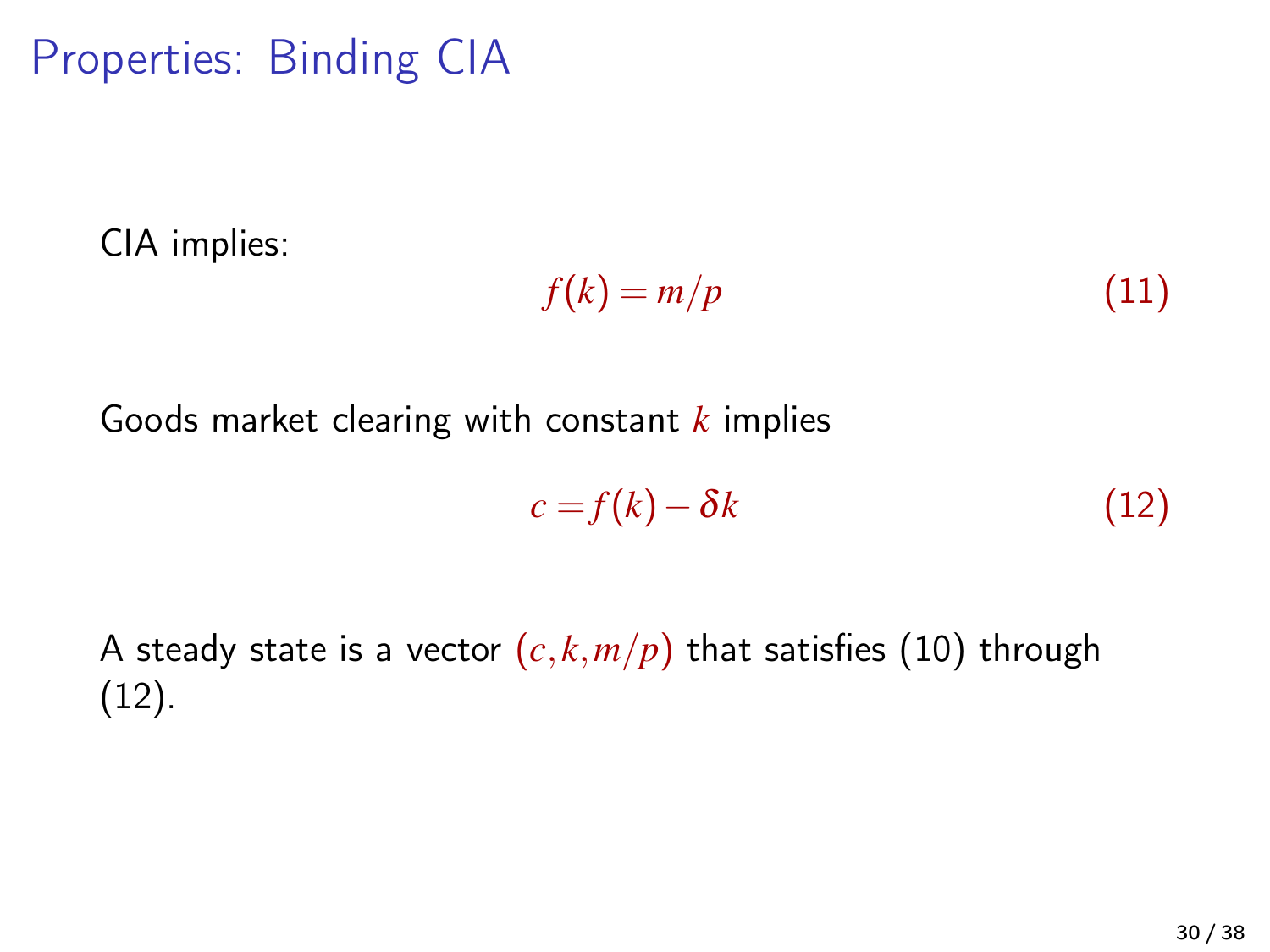#### Definition

Money is called neutral if changing the level of *M* does not affect the real allocation.

It is called super neutral if changing the growth rate of *M* does not affect the real allocation.

#### Money is not super neutral

- $\blacktriangleright$  Higher inflation  $(g)$  implies a lower *k*.
- $\blacktriangleright$  Inflation increases the cost of holding money, which is required for investment (inflation tax).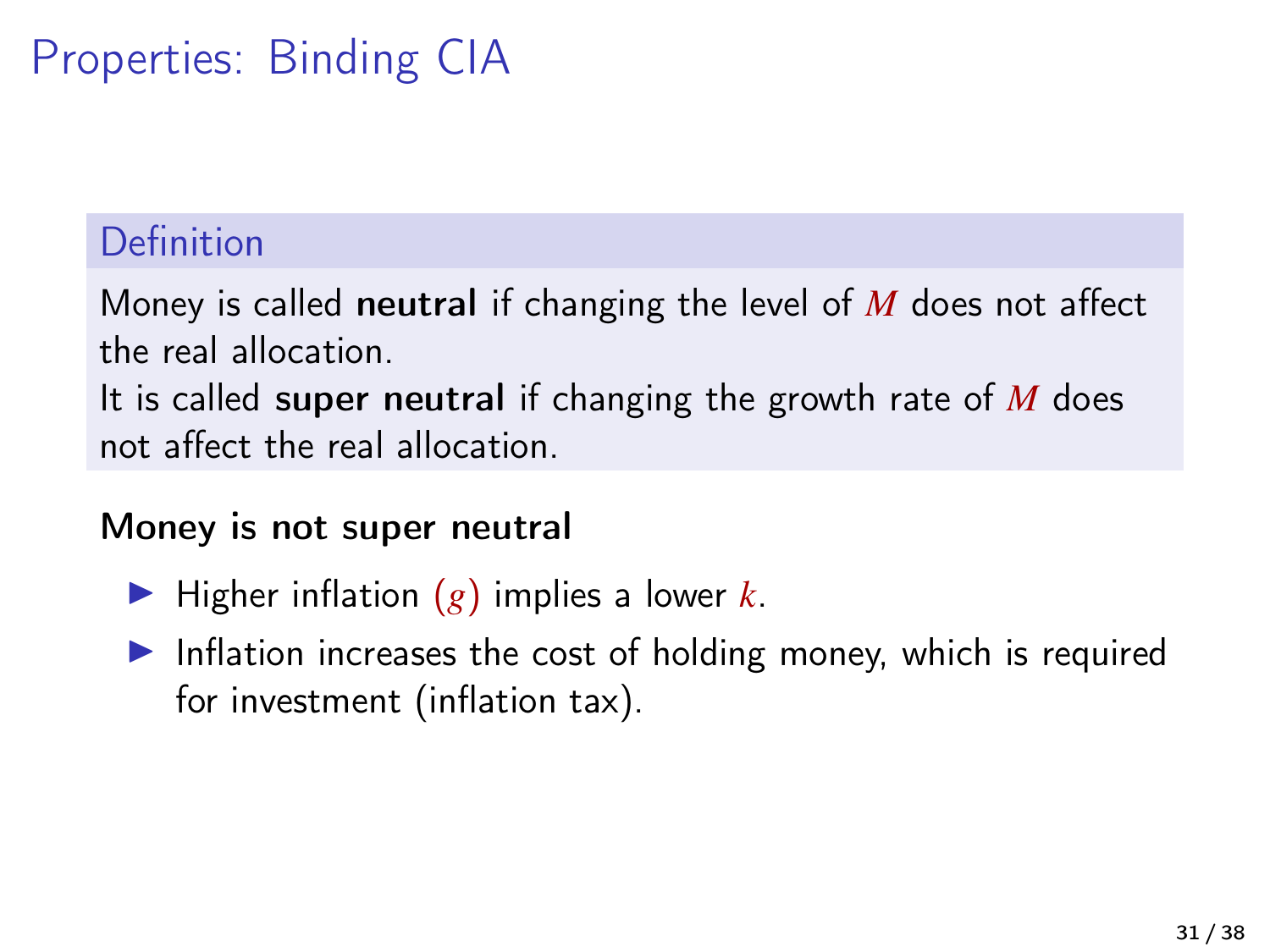Exercise:

- $\triangleright$  Show that super-neutrality would be restored, if the CIA constraint applied only to consumption  $(m/p \ge c)$ .
- $\triangleright$  What is the intuition for this finding?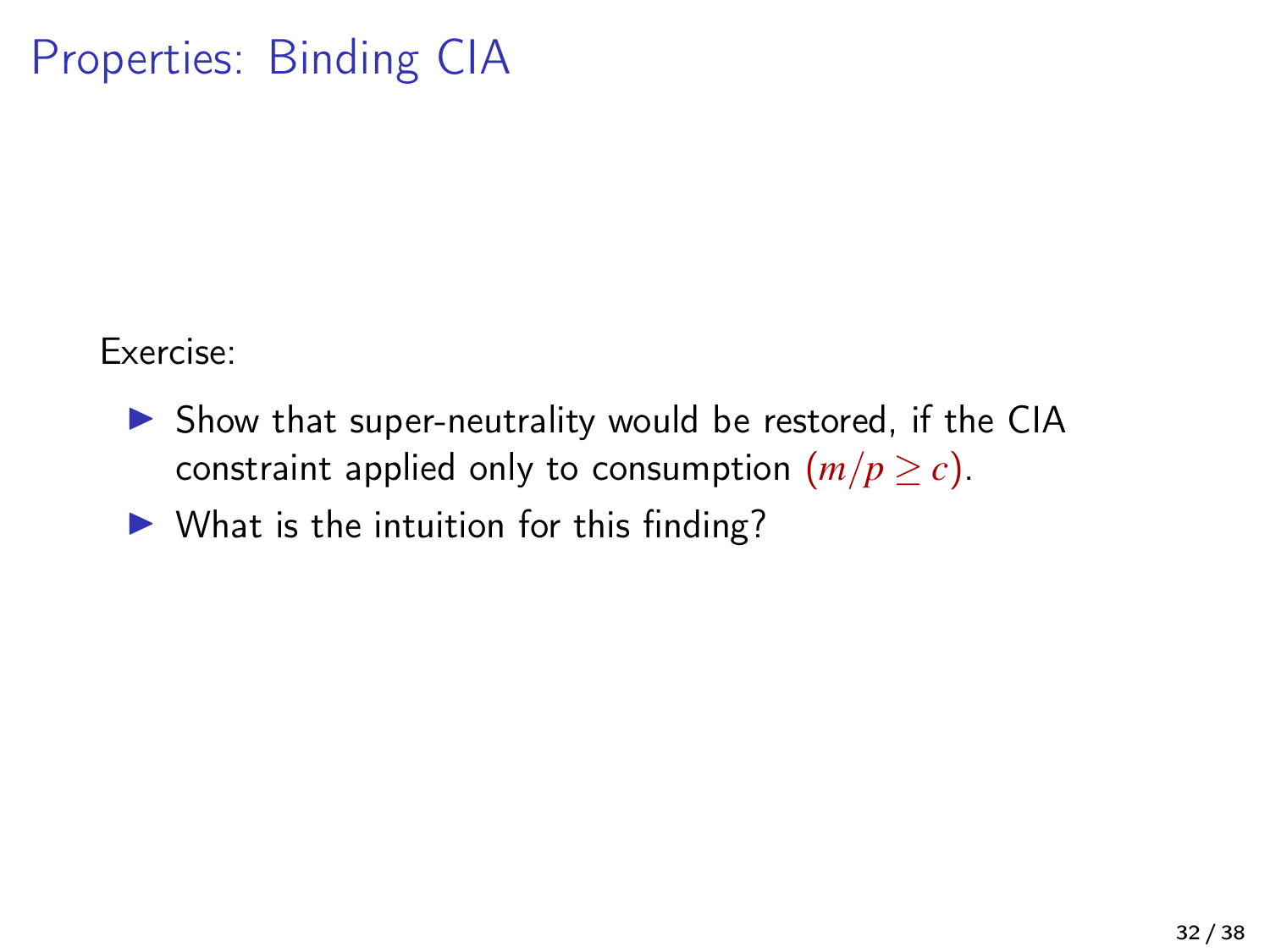The velocity of money is one

- $\blacktriangleright$  Higher inflation reduces money demand only be reducing output.
- $\triangleright$  This is a direct consequence of the rigid CIA constraint and probably an undesirable result.
- $\triangleright$  Obviously, this would not be a good model of hyperinflation.
- $\triangleright$  This limitation can be avoided by changing the transactions technology (see RQ).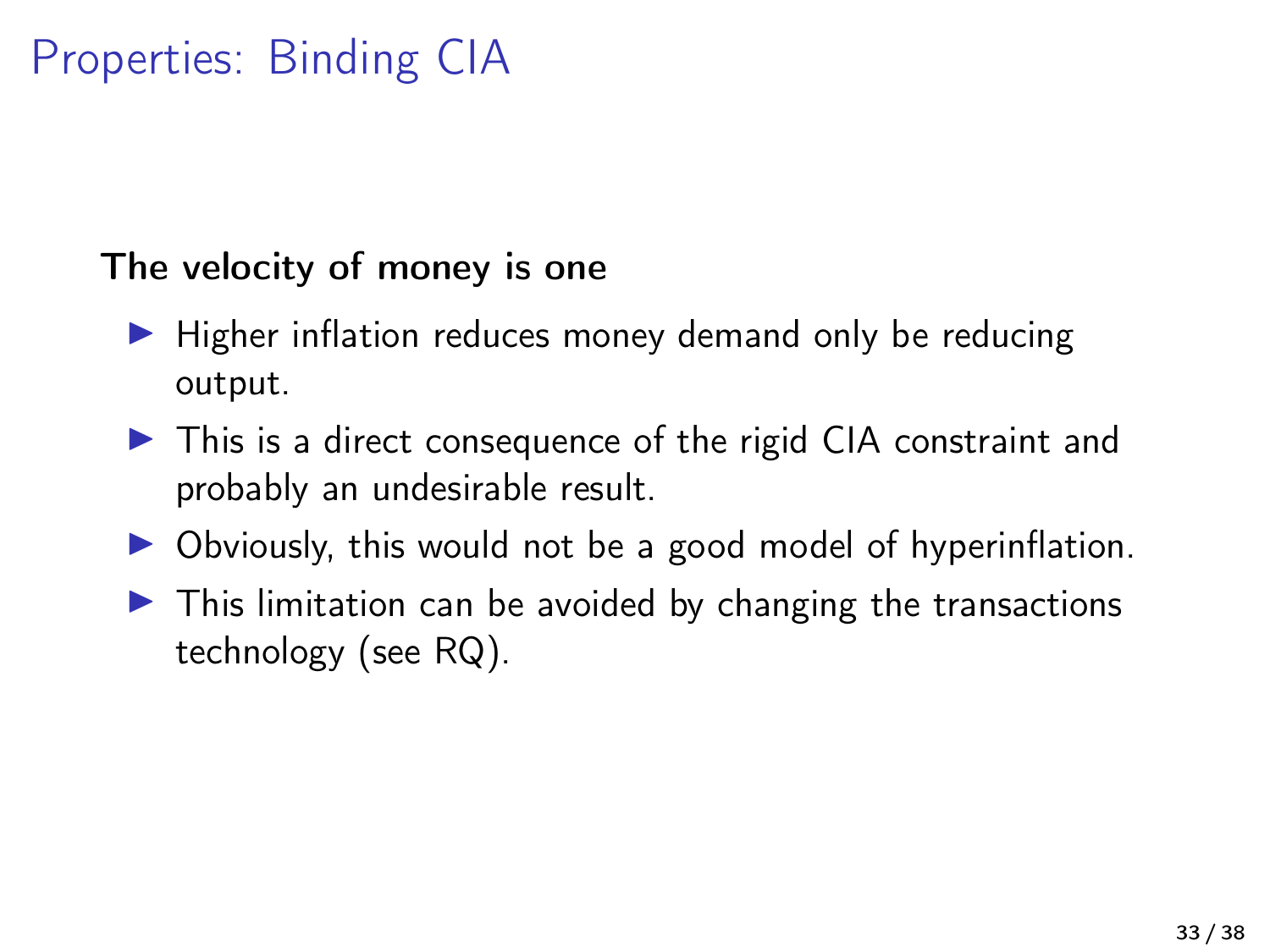What if 
$$
(1+g) < \beta
$$

There is no steady state with  $1+g < \beta$ 

The reason:

- $\triangleright$  money would offer a rate of return above the discount rate
- $\blacktriangleright$  the household would choose unbounded consumption.
- $\blacktriangleright$  Cf. the Euler equation

$$
u'(c) = \beta R \ u'(c')
$$
 (13)

with  $R = (1+g)^{-1}$  for holding money.

What would the equilibrium look like?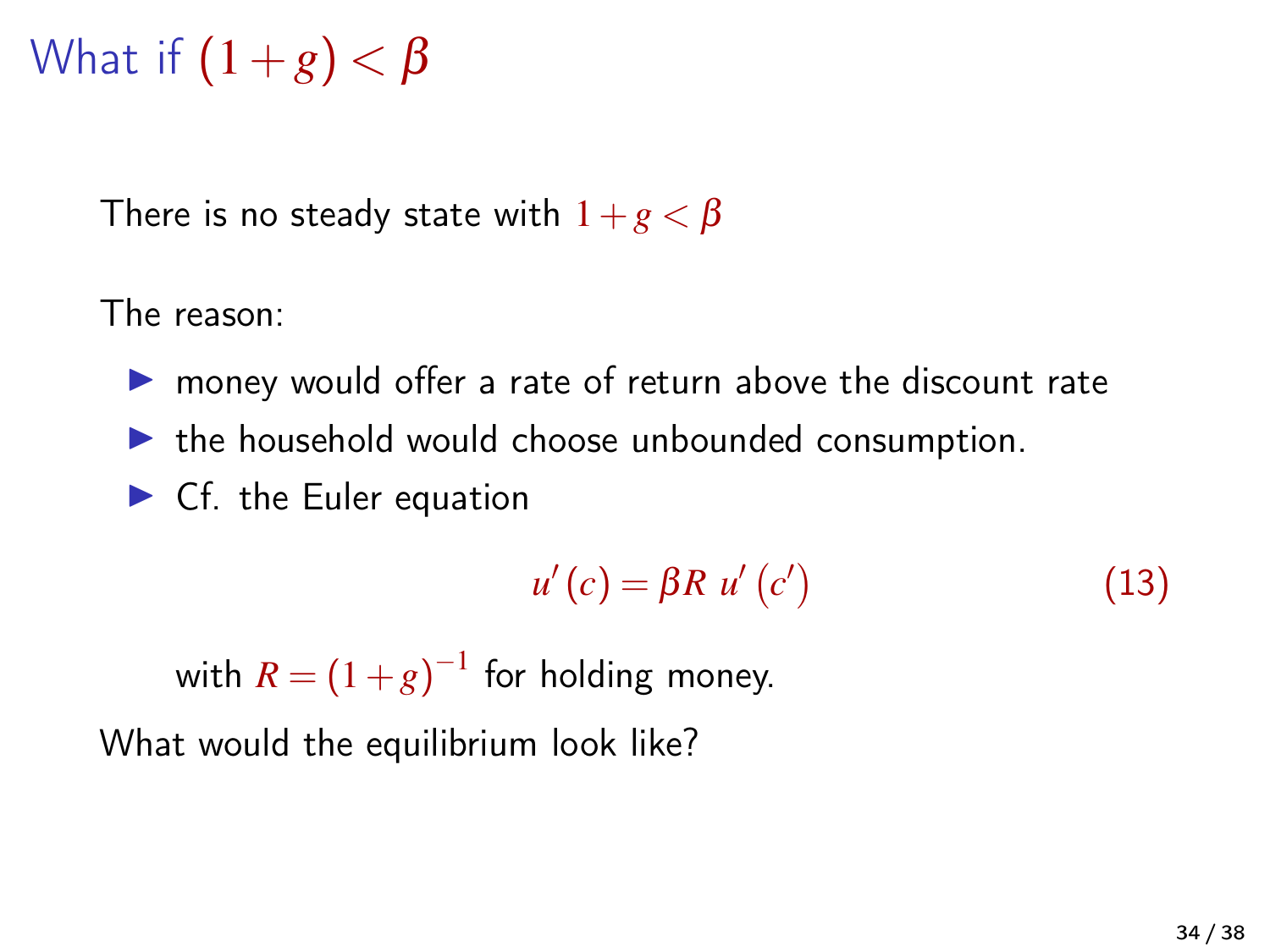## Optimal Monetary Policy

#### $\blacktriangleright$  The Friedman rule maximizes steady state welfare.

- $\blacktriangleright$  Friedman Rule: Set nominal interest rate to 0.
- $\triangleright$  Proof: Under the Friedman rule, the steady state conditions of the CE coincides with the non-monetary economy's.

#### $\blacktriangleright$  Intuition:

- It is optimal to make holding money costless  $b/c$  money can be costlessly produced.
- In This requires that the rate of return on money  $\frac{1}{1+\pi}$  equal that on capital.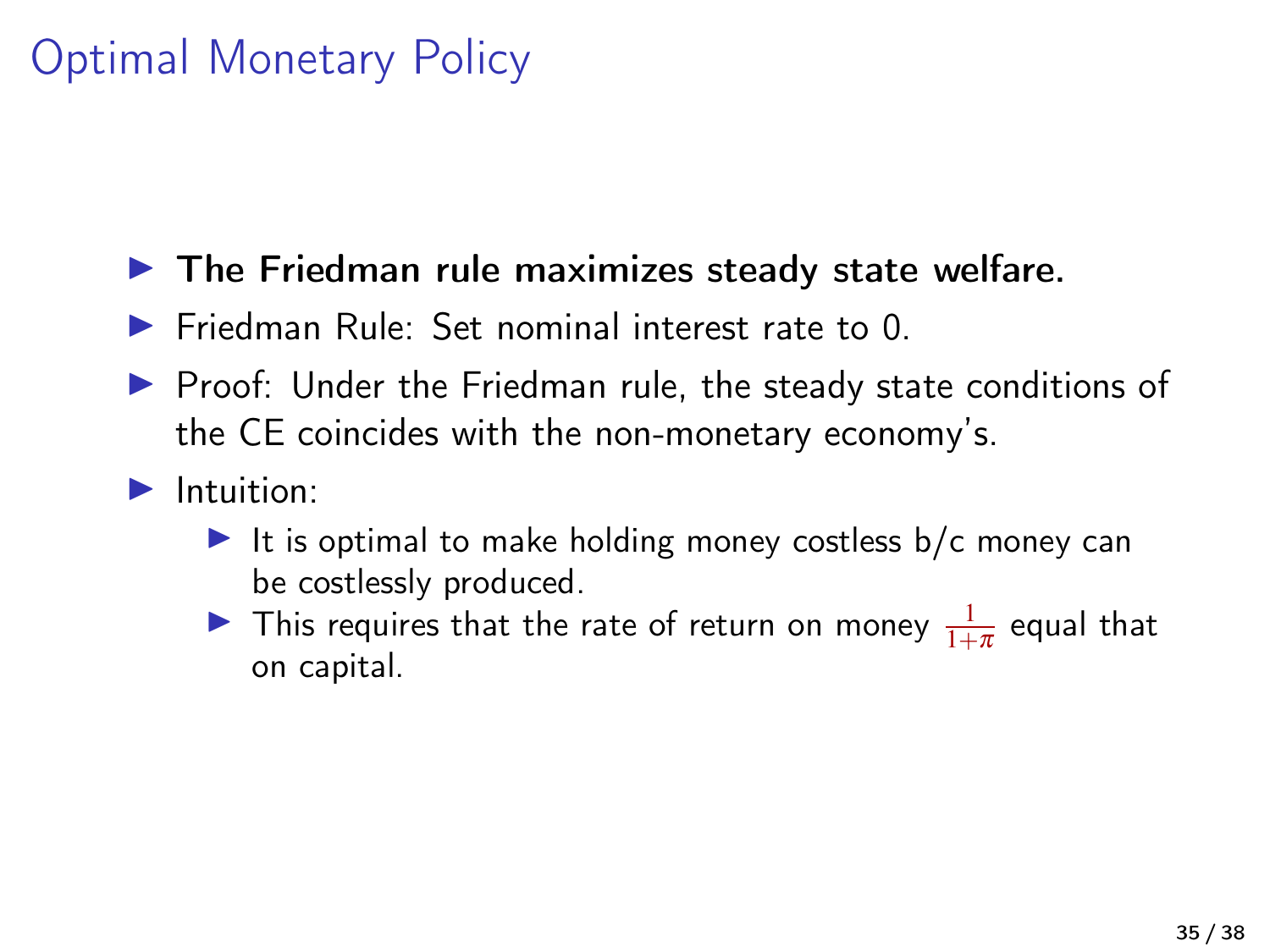Recall the central questions of monetary theory:

- 1. Why do people hold money, an asset that does not pay interest (rate of return dominance)?
- 2. Why is money valued in equilibrium?
- 3. What are the effects of monetary policy: one time increases in the money supply or changes in the money growth rate?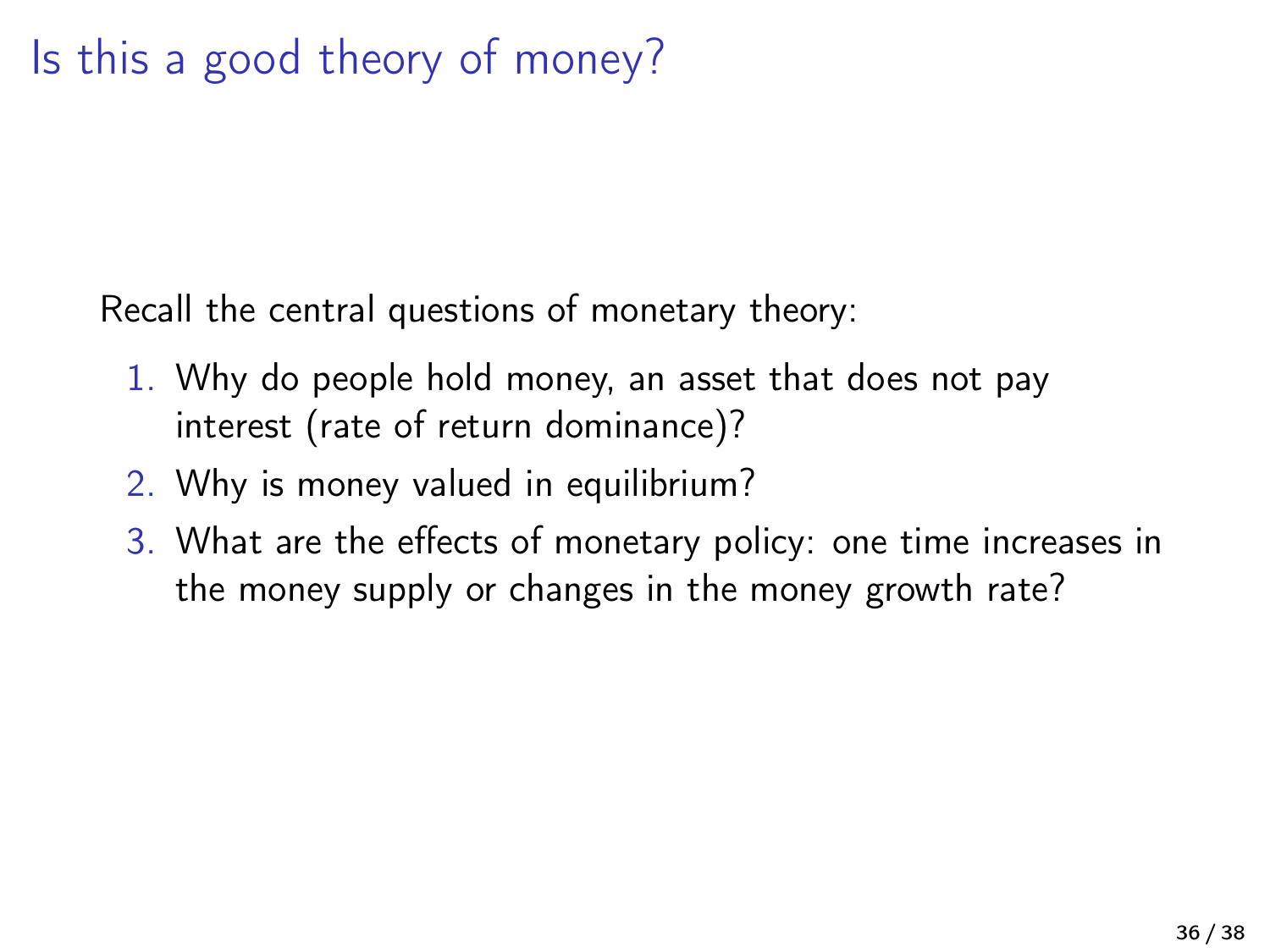Is this a good theory of money?

Positive features:

- 1. Rate of return dominance.
- 2. Money plays a liquidity role.

Drawhacks:

- 1. The reason why money is needed for transactions is not modeled.
- 2. The form of the CIA constraint is arbitrary (and important for the results).
- 3. The velocity of money is fixed.